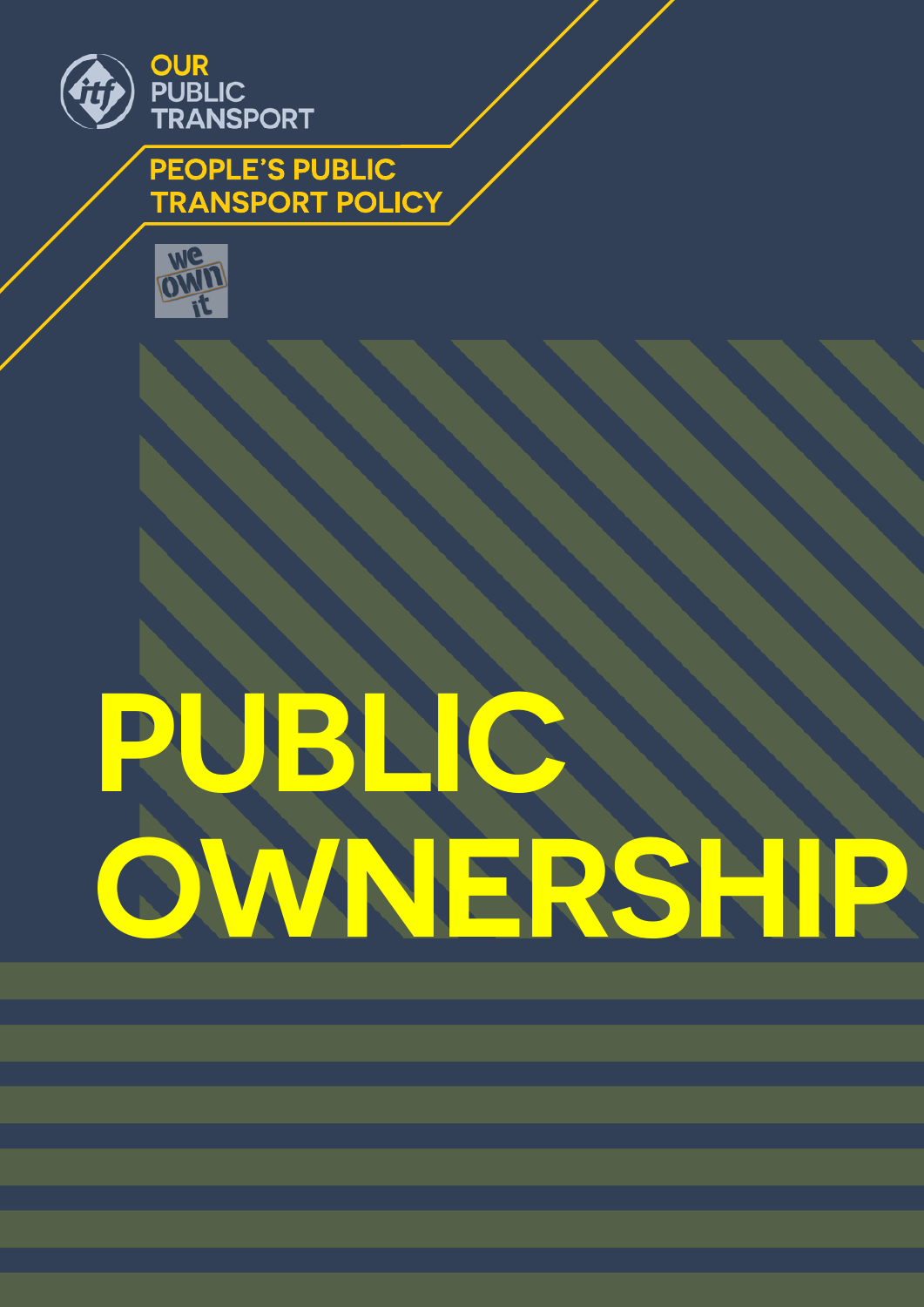

This chapter was written for the ITF by We Own It (<https://weownit.org.uk/>) to inform policy proposals on public ownership for the People's Public Transport Policy [\(www.OPTpolicy.org\)](http://www.OPTpolicy.org). The ITF would like to thank We Own It for its contribution.

Each chapter in the People's Public Transport Policy focuses on different policy issues related to public transport. The chapters include case studies, as well as campaign materials and educational resources.

The ITF's Our Public Transport (OPT) programme promotes a social model of public transport. A social model includes organisational and employment rights for workers and requires that any expansion of public transport guarantees decent jobs.

#### **OPT:**

- works in target cities to strengthen the voices of workers in the development of new urban transport modes, including bus rapid transit (BRT), and in negotiating the transition from informal to formal work
- campaigns to improve working conditions for all public transport workers informal transport workers in particular – through increasing their industrial power. This includes building union networks in public transport multinational corporations, developing alliances with passengers, communities and other organisations and promoting women's employment in public transport
- works to develop an alternative public transport policy one that is built on public ownership, public financing, decent jobs and union rights for workers

**www.OurPublicTransport.org**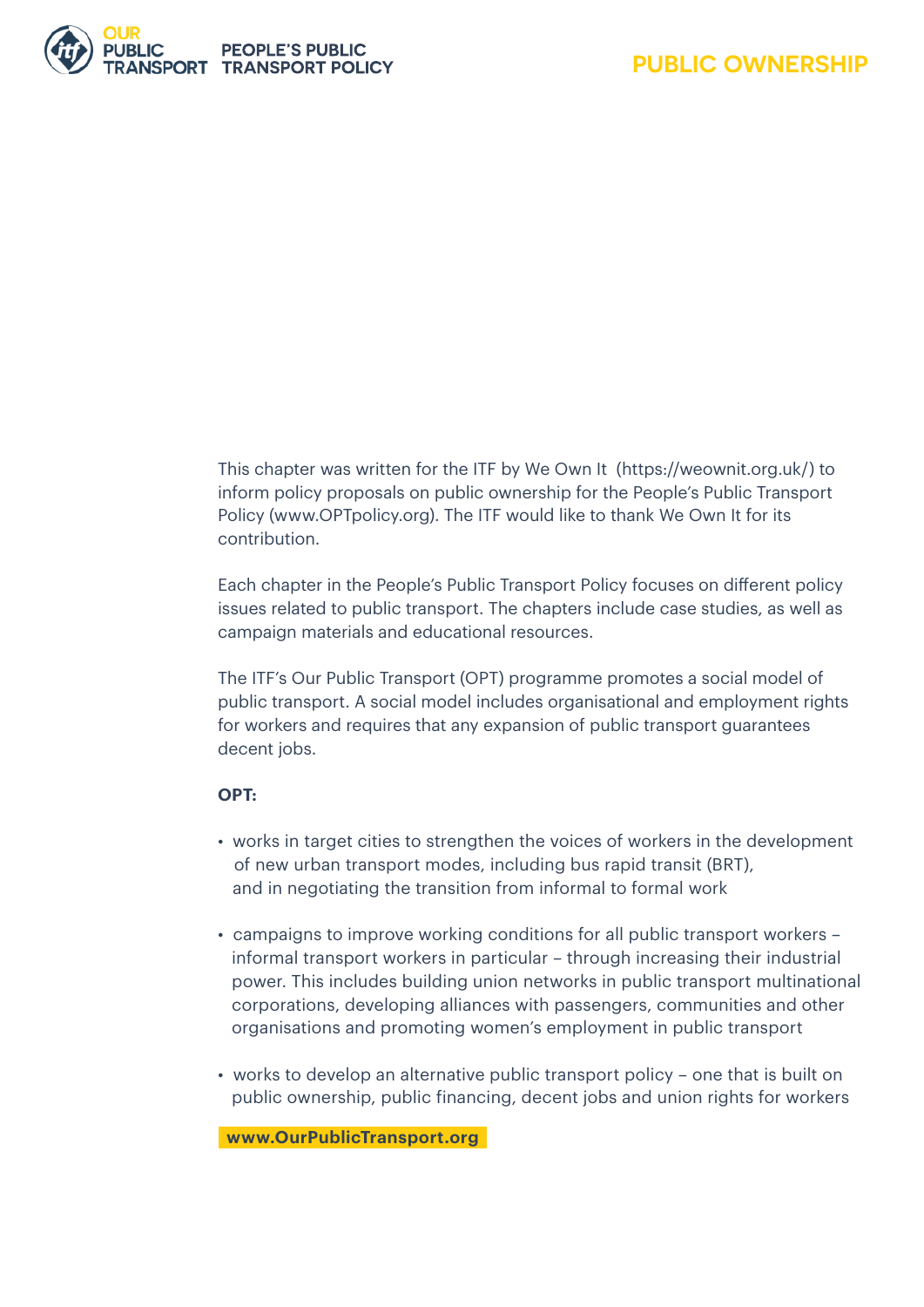

# **Contents**

| 1. | We believe in public ownership                 |                |
|----|------------------------------------------------|----------------|
|    | 1.1 Why do we believe in public ownership?     | $\overline{2}$ |
|    | 1.2 What is public ownership?                  | 3              |
|    | 1.3 Ten benefits of owning #OurPublicTransport | $5\phantom{1}$ |
| 2. | How to make public ownership work for us       | 8              |
|    | 2.1 Empowered as citizens                      | 8              |
|    | 2.2 Empowered as workers                       | 9              |
|    | 2.3 The challenges ahead                       | 10             |
| 3. | Campaign strategies: how can we get there?     | 11             |
|    | 3.1 The power of organising                    | 12             |
|    | 3.2 The power of alliance building             | 13             |
|    | • with passengers                              | 14             |
|    | • with a broad coalition                       | 15             |
|    | • with the public                              | 16             |
|    | • with the planet, for the future              | 18             |
|    | 3.3 Campaigning resources                      | 18             |
| 4. | <b>Conclusion</b>                              | 19             |
|    | <b>References</b>                              | 20             |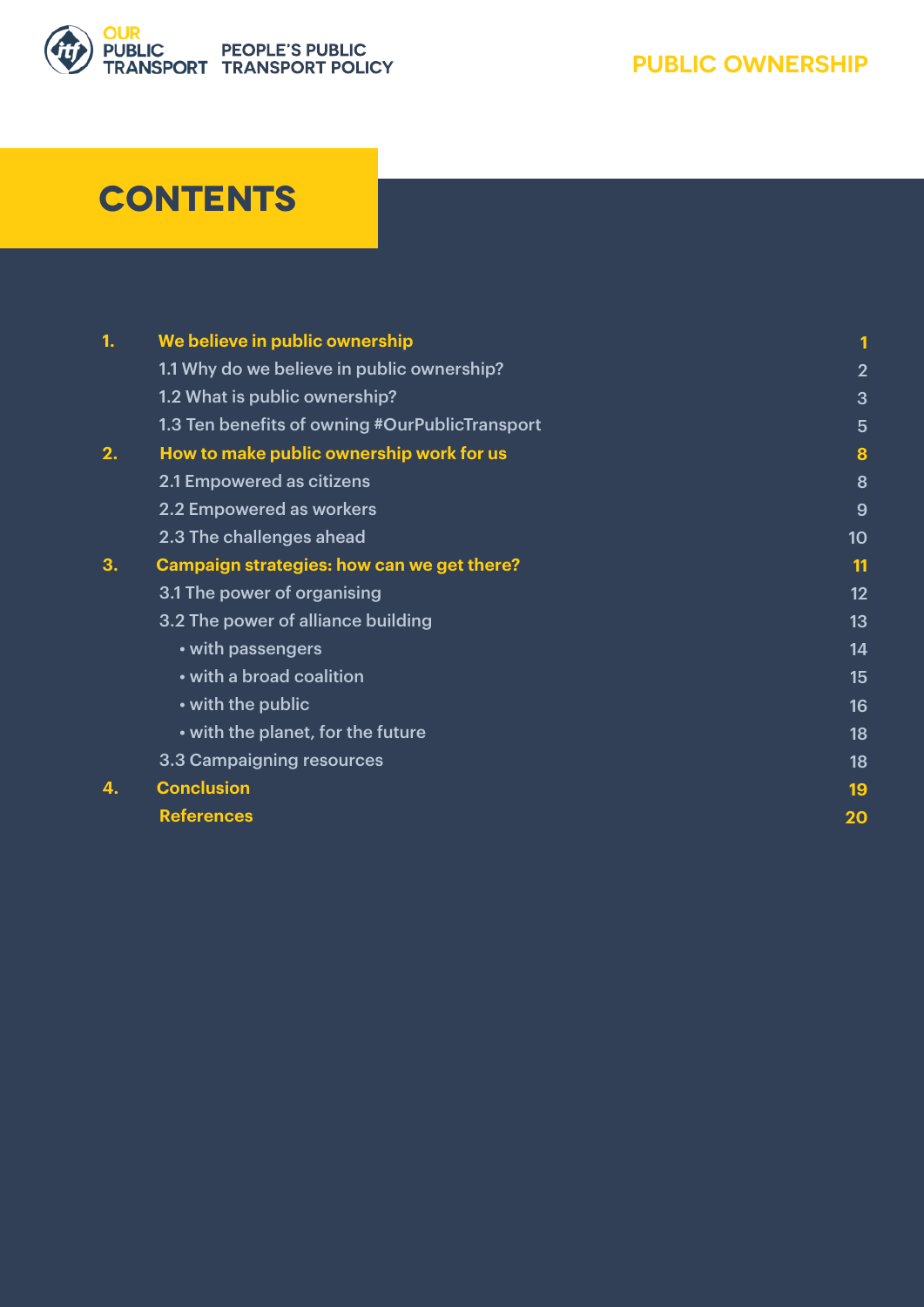

# **1. WE BELIEVE IN PUBLIC OWNERSHIP**

Public transport belongs to all of us – you, me, and everyone. Our buses, mini-buses, taxibuses, transit, metros, trolleybuses, trams, urban and national railways – all comprise our public transport.

And who are we? We are the workers. We are the community. We are the passengers. We are the public. We built it, we operate it, we pay for it, we use it, we care for it – we should own it.

Public transport is an opportunity for community, connection, liveable places and decent jobs – not private profit. We will fight together in solidarity across the globe for OUR public transport.

Who **are we not?** We are not the shareholders. We are not the private investors. We are not the multinationals bidding for local contracts. We do not believe in making a profit from public transport. Public transport is not a market opportunity, it exists to support our economy and society.

# "

**I believe that we are not just transport workers – above all we are transport users, and so are our wives, our children, our families and our friends."**  Francisco Mora, SNTT, Colombia

In December 2017, we asked YOU – ITFaffiliated unions, transport experts, passengers and the public – to fill out the #OurPublicTransport public ownership survey. In participating in the survey you helped to create this policy document.

The #OurPublicTransport public ownership survey:

• we got 319 responses from at least 22 countries: India, Thailand, UK, Mexico, Kenya, The Netherlands, The Philippines, Switzerland, Norway, Germany, Australia, USA, Turkey, Estonia, Indonesia, Russia, Ireland, New Zealand, Argentina, Spain, Colombia, Belgium

• at least 30 different unions are represented in the results. 122 respondents were from a transport union, 68 from another kind of union, 30 from passenger groups (15 of whom also belonged to a union) and 95 with no affiliations

We have used your answers and your feedback to help write this policy. We have also used research, conversations with partners and past work.<sup>1</sup>

**We need to be clear on the political meaning of 'our' – it needs to be inclusive of the millions of people relying on public transport, moving around our cities and the millions who do not have access. We need to ensure we include the mobility needs of women, disabled people and elderly people into this political aspect ... It is about building industrial power, but also laying the deeper political foundations for bigger, long-term change.'**

ITF, Our Public Transport policy group

We hope this report will inspire you and inform you in your fight for publicly owned public transport, wherever you are in the world.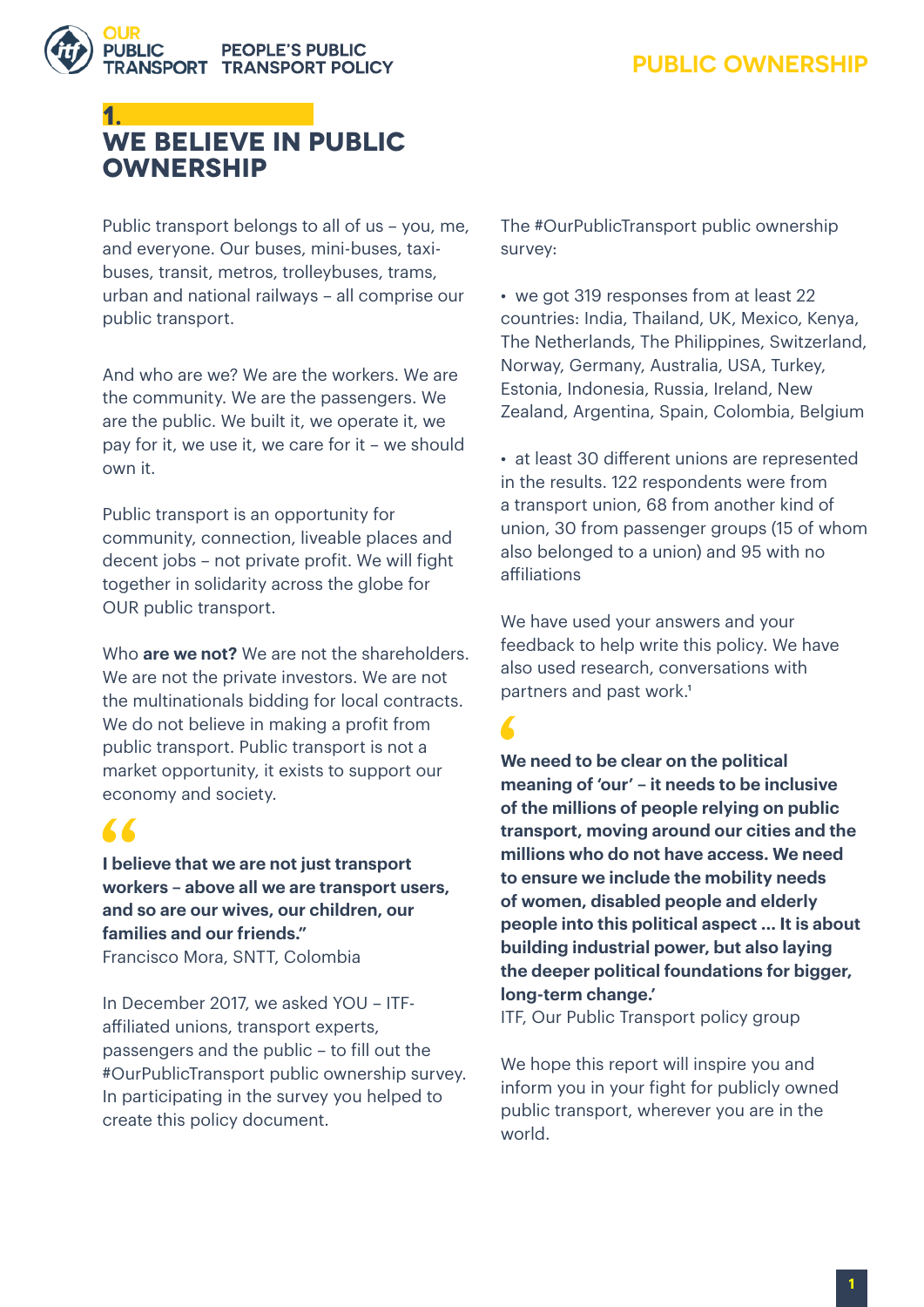

# **PEOPLE'S PUBLIC ISPORT TRANSPORT POLICY**

#### **1.1 WHY DO WE BELIEVE IN PUBLIC OWNERSHIP?**

- we all need the vital service provided by public transport to live our lives. We need public transport to take us to work, to school, to the shops; at a price we can afford. Public transport is key local and national infrastructure that we cannot do without – it is not an optional extra
- public transport affects our everyday lives, our communities, our countries and our environment. That means we should all have a real say over it. Instead of letting private companies decide what happens, we want a democratic say over the future of our public transport

Figure 1: What form of ownership is best for public transport?

● you do not really get much 'choice' in public transport. You get on the first bus that comes along. There is only one train line. Public transport is a natural monopoly and a network. It takes planning to deliver an integrated service. It does not make sense to create an artificial 'market'. Instead we can run public transport as a whole network that works in harmony for the benefit of the people it serves

Perhaps these reasons help explain why public ownership is popular. In our survey, 77 percent of you said that public ownership is best for public transport, as opposed to 21 percent who said they preferred a mixture of public and private. Our survey sample is not considered representative, as mostly members of transport unions and transport interest groups answered it. However, a much wider survey conducted by the right-wing Legatum Institute found similar levels of support (76 percent) among British people for public ownership of trains in the UK.<sup>2</sup>

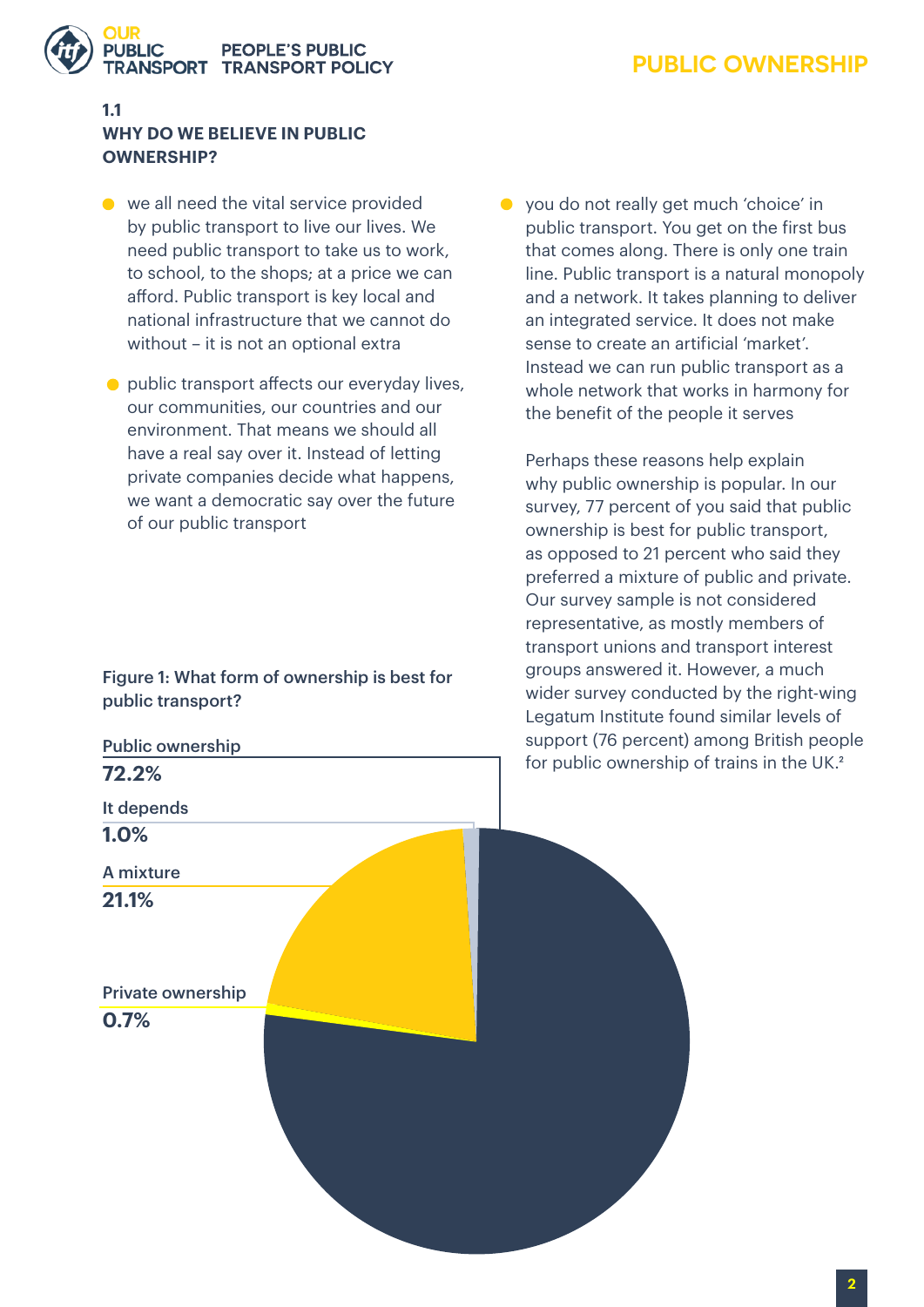#### **1.2 WHAT IS PUBLIC OWNERSHIP?**

**RANSPORT TRANSPORT POLICY** 

We believe that public transport cannot be considered to be in public ownership unless it meets two vital criteria:

**PEOPLE'S PUBLIC** 

#### **1.**

URLIC

#### **THE SERVICE IS OWNED BY GOVERNMENT AND RUN ON BEHALF OF THE PUBLIC**

In this case, government can be local, regional or national. Ownership by democratic government on behalf of citizens is an important baseline because it means that all citizens in a certain area, rather than just a subgroup, collectively own public transport. The public can hold government accountable for a service that rightfully belongs to everyone.

#### **2. PROFITS ARE REINVESTED**

Public ownership means people come first. Profits must be reinvested for the benefit of the public. This might mean direct reinvestment into the service or returning money to the public purse, at the appropriate level (local, regional or national). There should not be any shareholder dividends. We do not believe in public transport that makes a private profit.

#### Figure 2: What models of ownership fit your definition of public ownership?



#### **Case study: READING, UK**

Reading Buses in the UK is owned and operated by Reading Council. All profits are reinvested either into the service or to other council projects. This allows for less profitable routes to be subsidised by more popular routes.

As a municipally owned bus service, Reading Buses can invest an additional GBP3 million a year in the bus network (around 12-15 percent of its annual turnover) because it does not pay out dividends to private shareholders. The extra money means better-quality buses, which encourages people to take the bus in Reading.[3](#page-22-0)

# $\sqrt{2}$

**Public ownership is the best way to ensure public transport is purposely designed as a network of public services rather than as a means to provide profit to private transport companies and their shareholders."**  Ian Taylor, Transport for Quality of Life

#### **QUESTION: DOES PUBLIC OWNERSHIP MEAN NATIONALISATION?**

In our survey, we asked you which models of ownership you would count as public ownership. Overwhelmingly, you voted for nationalisation – where the national government owns and operates the service. Local ownership or municipalisation got fewer votes.

Traditionally, public ownership has often been assumed to mean that national government owns it. However, local public ownership is just as valid as national public ownership – and in fact it is complementary to it. For many urban public transport services like buses, trams, local rail and taxis, it makes sense to operate them at the city level, locally or regionally.

Community Charity

group

**3**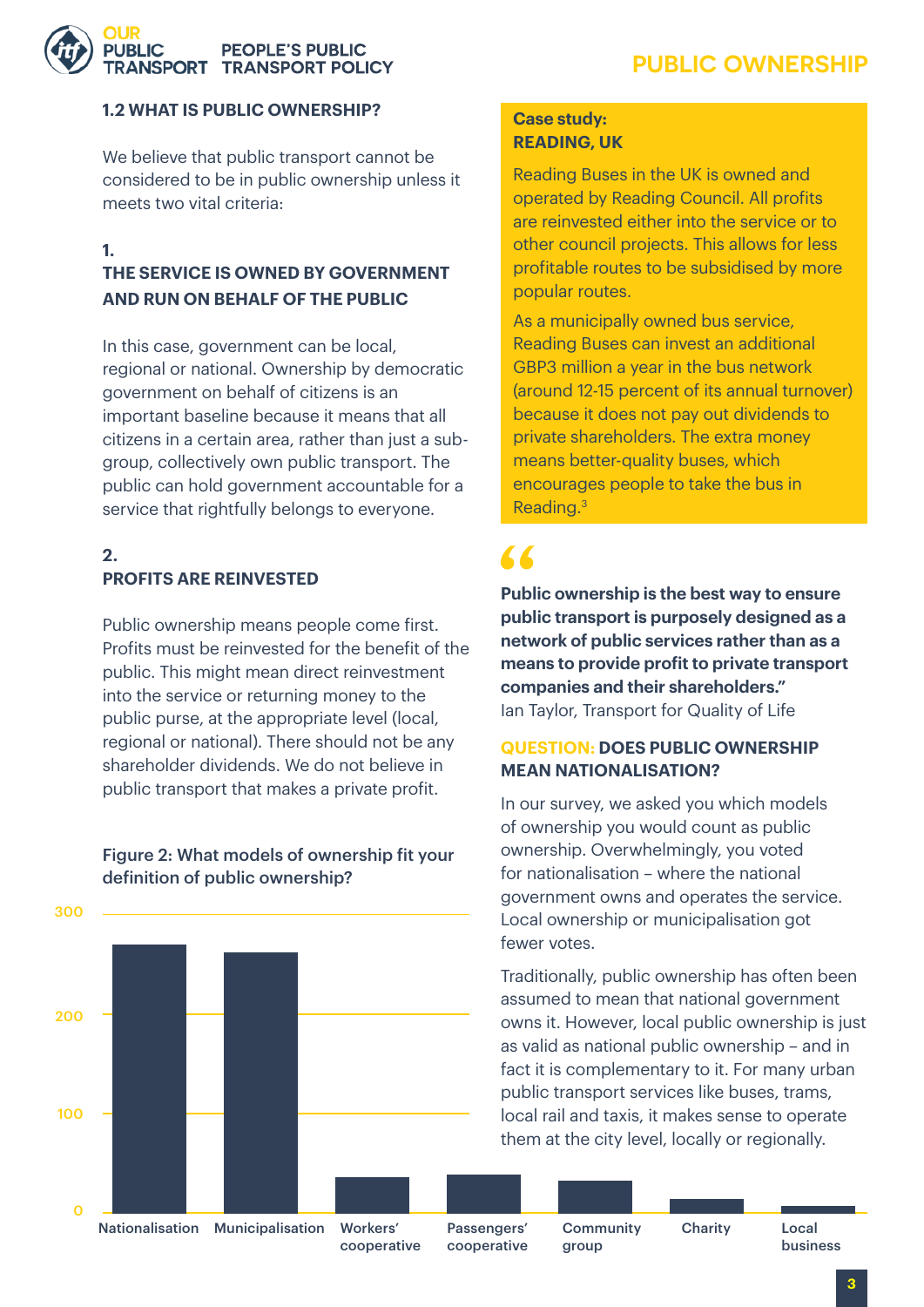#### **PEOPLE'S PUBLIC NSPORT TRANSPORT POLICY**

#### **QUESTION: WHAT ABOUT CO-OPERATIVES? DO THEY COUNT AS PUBLIC OWNERSHIP?**

If passengers, workers or communities own and run the service in a co-operative form, this is much better than private ownership. Co-operatives offer opportunities to reinvest surplus income for public benefit, and they can mean much more accountability to passengers, workers or both.

However, we would not count co-operatives as publicly-owned organisations because they are accountable to a group of members rather than to all citizens in the area. They are working on behalf of a sub-group of the public, not the whole public. Also, private companies can buy them out unless there is a protective 'asset lock', which prevents this from happening.

Of course, we need to be flexible in moving towards public ownership. Many thousands of informal transport workers provide services to millions of people across the world. Most urban passenger transport in Africa and Asia is informal and the transport gig economy in the 'developed' world (Uber and similar services) is increasing too. In this context, private ownership often means bad conditions and a lack of control for workers.

Full public ownership and accountability to citizens might ultimately be ideal, but a more realistic first step could be to organise to bring services under worker and/or passenger control. We need to keep our principles in mind without being too idealistic.

#### **Case study: KENYA**

In Kenya, matatu minibus drivers and other workers in the matatu industry (eg conductors, stage attendants/callers, mechanics, technicians and vendors) have unstable and insecure incomes.

Matatu drivers have to earn a cash target that is paid to the owner of their matatu, before they can start to earn money for themselves. They also pay conductors, traffic police, and 'stage attendants' who drum up business. For detail on the matatu workforce, see www.BRTlabourimpact.org.

Profits, therefore, go to the matatu owners rather than towards workers' wages or service maintenance and improvement. Bringing the matatu industry into co-operative ownership by workers, passengers, or both would be a great first step towards public ownership.

#### **QUESTION: WHAT IF GOVERNMENT OWNERSHIP DOES NOT ACTUALLY MEAN PUBLIC ACCOUNTABILITY?**

Government ownership of public transport is a key precondition of public ownership, but by itself does not guarantee great services or democratic involvement by the public. For that to occur, we also have to get the right kind of management, incentives, structures, processes and culture in place. Government ownership does not automatically mean that citizens and workers are empowered or that we have the accountability and transparency that we need.

We must recognise – and make sure our governments recognise – that good public ownership should involve mechanisms for public accountability, and ways to bring communities, passengers and workers into the decision-making process. While skilled managers are needed at the top, we also need a bottom-up, grassroots approach that recognises that brilliant services require knowledge and power to be shared.

Later in this chapter, we will look at ways to make public ownership accountable to, and empowering for, citizens and workers alike.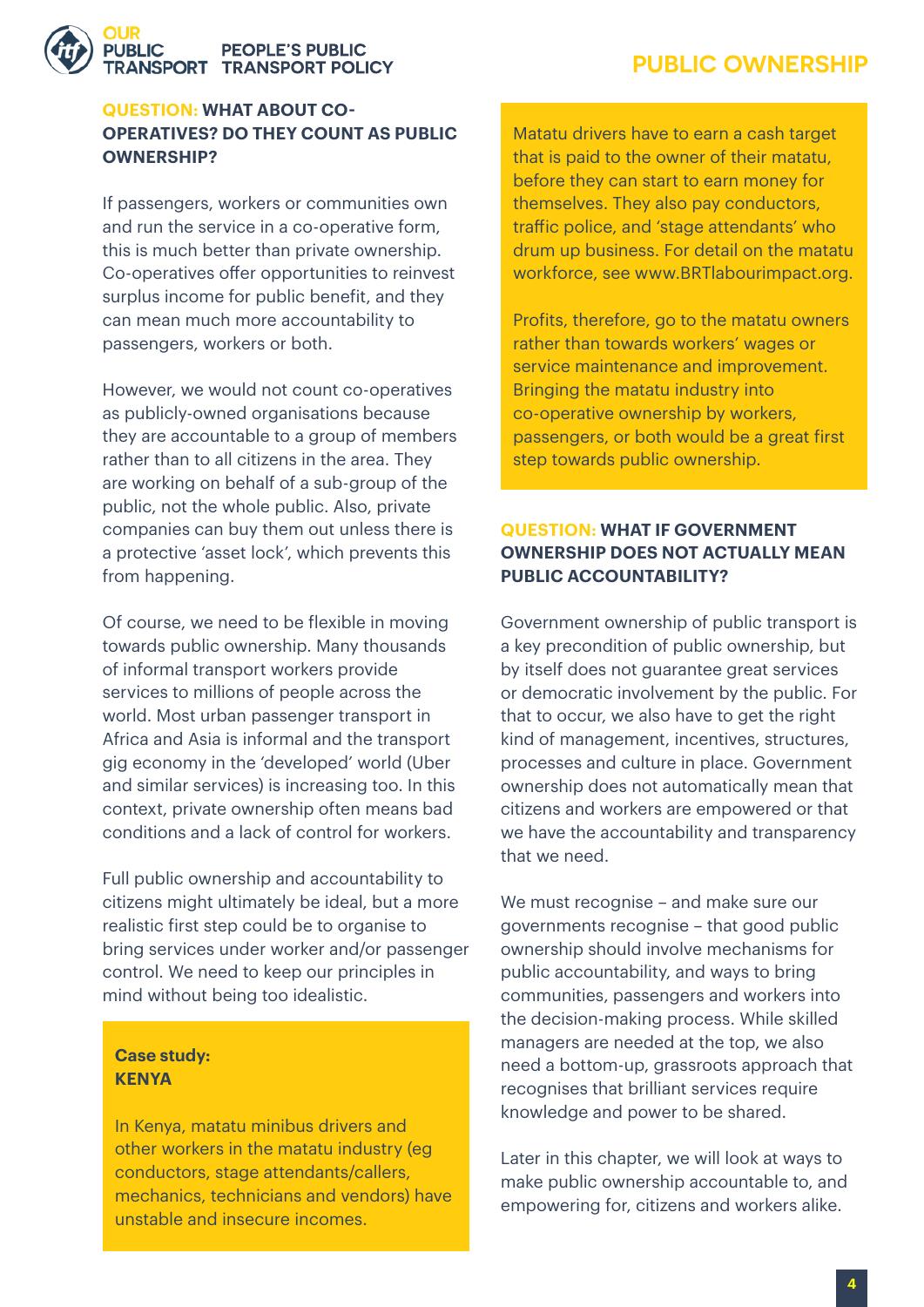

#### **1.3 TEN BENEFITS OF OWNING #OURPUBLICTRANSPORT**

We believe that public ownership is the best framework for creating a great public transport system for passengers and workers. A publicly-owned transport system would run services that meet the needs of society and the economy as a whole, not just those of profit-centred shareholders.

Public transport creates public goods. Here is what public ownership can offer, if we do it right:

#### **1) QUALITY**

We need high-quality, urban public transport: buses, minibuses, taxis, trams, metros and trains. But private companies make profits by cutting corners or underinvesting in services. There is an intrinsic conflict between making a profit and genuinely serving passenger needs.

Public ownership means we can make sure transport workers do have time to care – advising passengers about their journeys, keeping them safe and helping older and disabled people with mobility and accessibility issues.

#### **2) EFFICIENCY**

Privatisation means profits must be paid to shareholders. It creates inefficient fragmentation and extra costs for regulation. Also, interest rates for investment are higher for private companies than they are for government. It is cheaper, therefore, for the public to pay for nationalised services than privatised ones.

Public ownership also saves you money as a taxpayer and a fare payer. It means we can reinvest profits into reducing fares to make public transport affordable or even free.

# **PUBLIC OWNERSHIP**

Our survey found 86 percent of respondents agreed or strongly agreed that public ownership is a good idea for public transport because profits can be reinvested in better services or lower fares.

#### **3) EQUITY**

Public ownership helps us to meet the mobility needs of everyone in the community, including women, disabled people, older people and younger people. We can plan and deliver transport that works for everyone, not just people who can easily pay or who own a car.

Public transport works best when it is planned and delivered as a universal service, not treated as a consumer product. Good public transport encourages richer people to leave their cars behind or stop driving altogether. Good public transport would ensure our taxes are used efficiently to provide a great service for everyone and to build a sense of society and solidarity.

#### **4) PLANNING**

Unfettered car use in urban areas is damaging and inefficient for everyone, including drivers. Public transport is much more efficient – a shared resource that helps reduce pollution and congestion. But if we leave public transport to private companies, we create a fragmented mess rather than the integrated service people need.

Public ownership can make towns and cities enjoyable places to live in, because we can plan for and invest in the public transport system as a whole. We can deliver the transport system people need, alongside clean air and quiet, green, safe city environments.

In our survey, 87 percent of respondents agreed or strongly agreed that public ownership is a good idea for public transport because it makes it easier to plan and deliver an integrated network with co-ordinated services.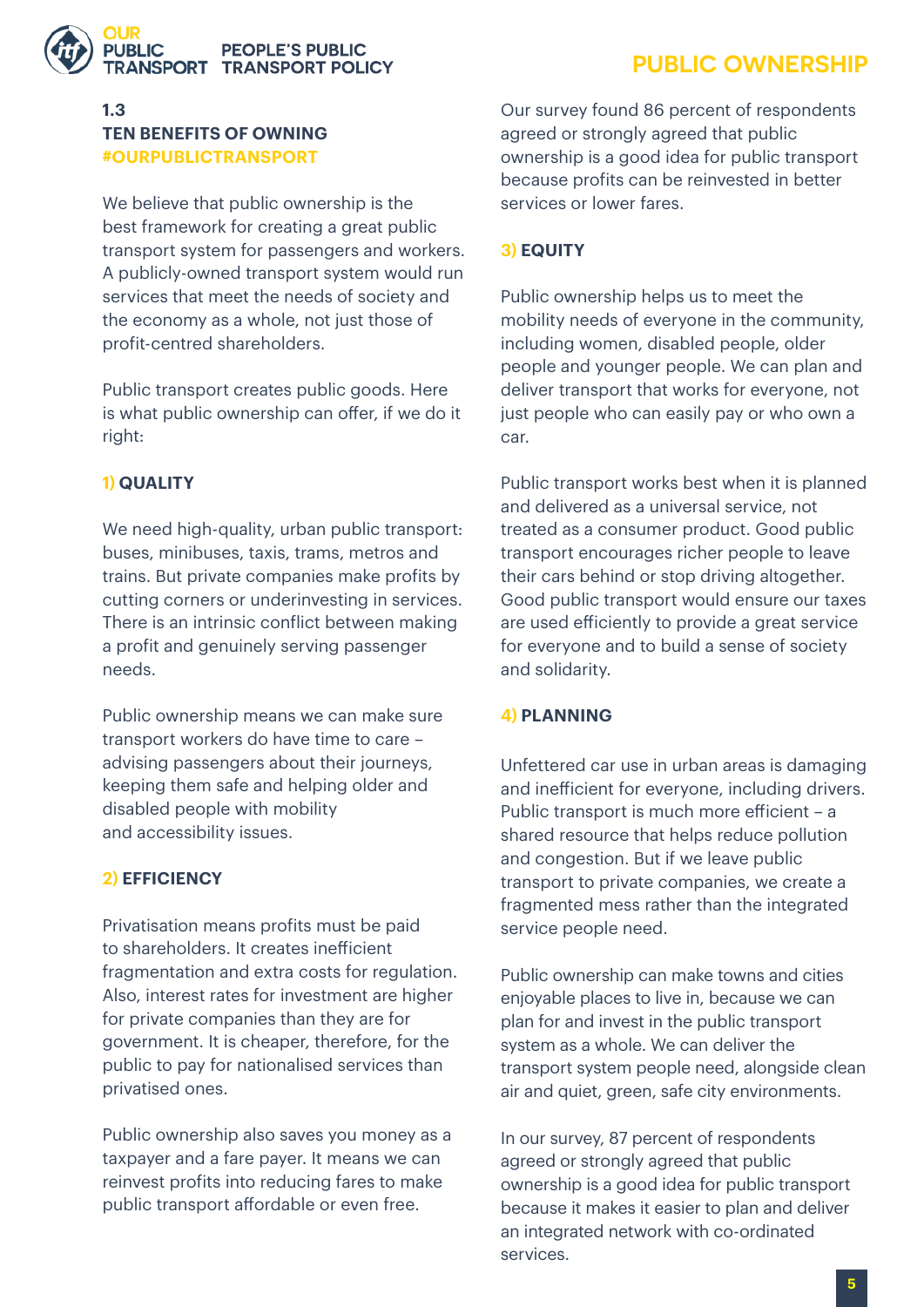# **PEOPLE'S PUBLIC ISPORT TRANSPORT POLICY**

# **PUBLIC OWNERSHIP**

#### **5) LOCAL ECONOMY**

With public ownership we can create a positive economic impact by providing highquality transport for workers to help them get to and from work. The public sector can also be a great local employer, offering highquality jobs, encouraging women to work in transport and formalising previously informal work to improve worker conditions and quality of life.

In our survey, 80 percent of respondents agreed or strongly agreed that public ownership is a good idea for public transport because it means that transport workers and unions can influence the number and quality of jobs.

#### **6) ENVIRONMENT**

When cars dominate our urban areas, it makes life worse for all of us. Public ownership can help us plan public transport better to dramatically reduce pollution and congestion in towns and cities.

Globally, we desperately need clean, green public transport to reduce carbon emissions. Public ownership is vital to help us to tackle climate change where market-driven, private solutions have failed.

#### **7) ACCOUNTABILITY**

If a private company runs your bus or light rail service, they are not accountable to you. You do not have a voice. Contracts with private companies are often agreed behind closed doors, with very little transparency. The public has little power to hold these companies accountable.

Public ownership gives us the chance to improve services together. It should go alongside giving communities information and real powers to intervene and ensure we have excellent public transport.

#### **8) DEMOCRACY**

When you go to the shops, you make your own individual decision about what you want. Public services are different – they give us a chance to come together to decide what kind of society we want to live in.

People want a real say over their public transport. With public ownership, the starting point is that all citizens collectively own the service. This makes it easier to build democratic participation.

In our survey, 84 percent agreed or strongly agreed that public ownership is a good idea for public transport because it means more democratic accountability and control for communities.

#### **9) CROSS-SUBSIDY**

Private companies cherry pick the profitable parts of our public transport network. For example, bus companies will only run services in busy areas where they can make money. This means rural communities lose out unless the government steps in with a subsidy.

Public ownership means we can run public transport as a real network. The profitable routes can cross-subsidise the loss-making routes so that we all have the transport we need.

#### **10) PUBLIC CONTROL**

Relying on private companies means we lose control. Public ownership can provide more stability and reliability because we are not dependent on private companies that might collapse and leave us to foot the bill and find a new transport solution.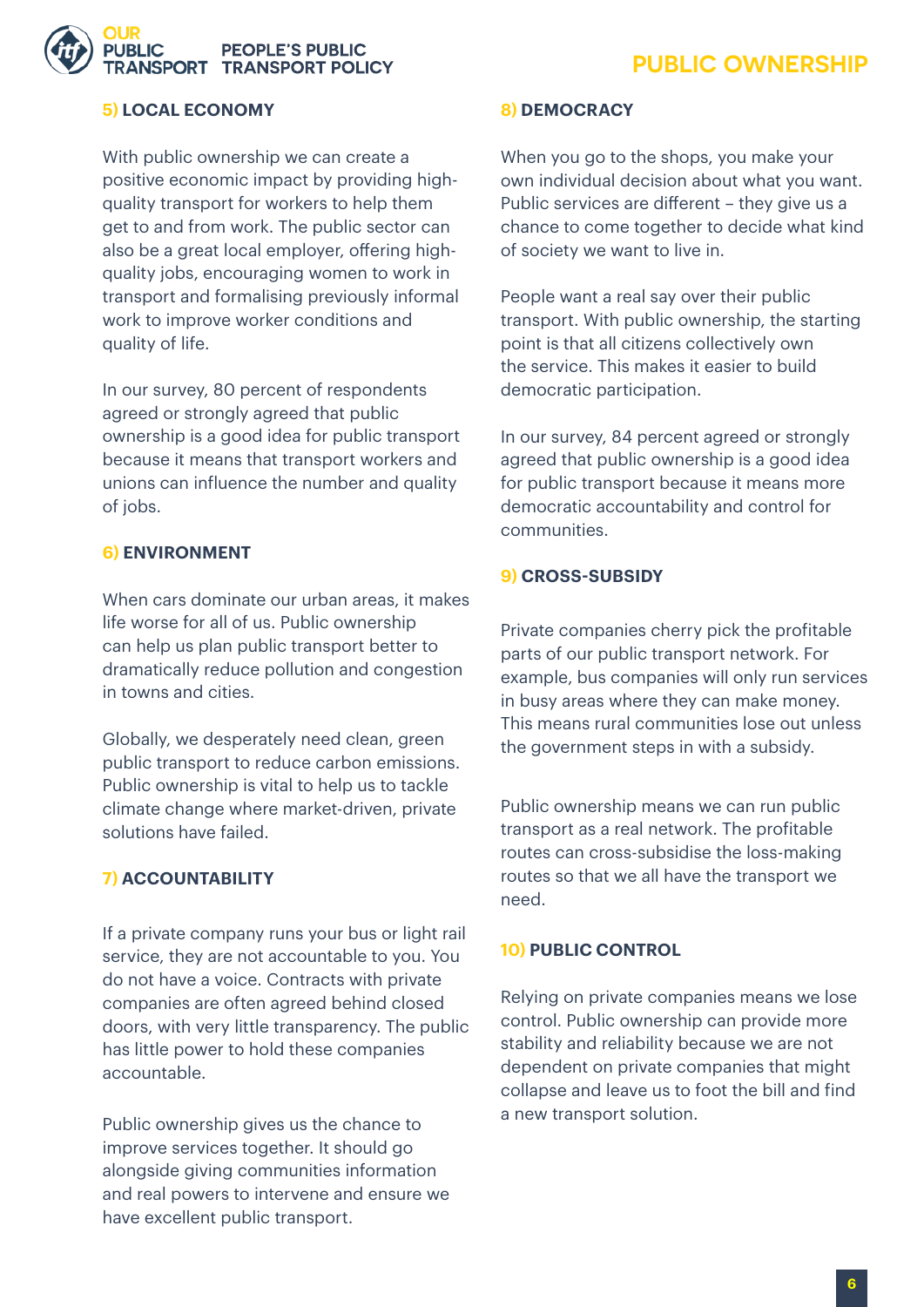

In comparison, keeping services in public hands gives government the flexibility to make changes depending on public need – rather than having to pay to update contracts with private companies. Keeping assets and land in public ownership gives the public more options and resources for delivering the expanded public transport system we will need in the future.

Our survey asked for your priorities for public transport. Here is what you said.

Public ownership means both workers and users can start to feel like their organisation is a key part of the community. They can suggest new routes and make sure they're integrated with the rest of the network. We can all feel a real sense of pride and ownership in our local bus network or rail line.

Ownership is key and it has a vital impact on whether public transport is well run. Of course, it is not the only thing that matters. Other factors include funding and investment levels and the skills of workers and management.



#### Figure 3: What are your priorities for public transport?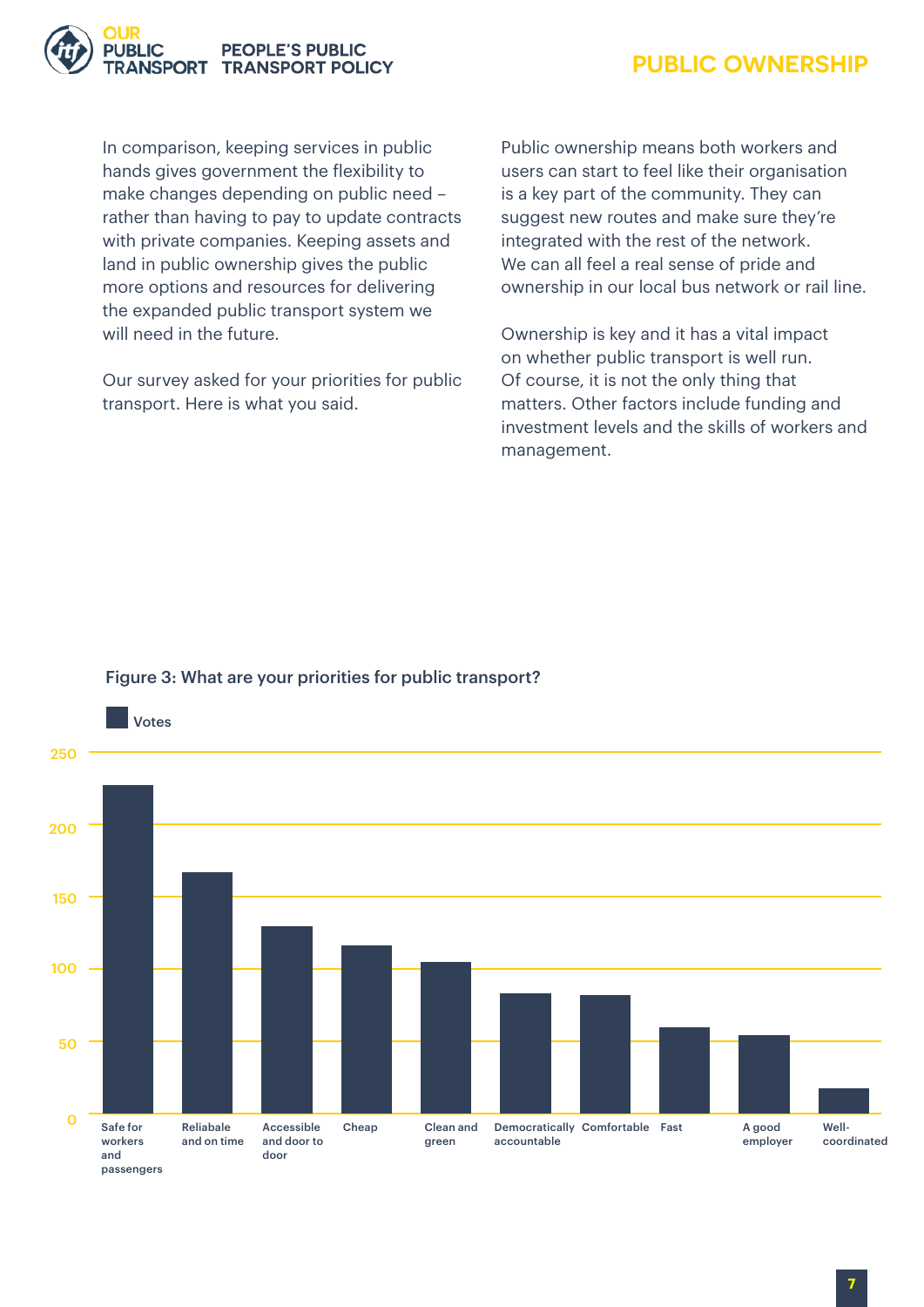

# **2. HOW TO MAKE PUBLIC OWNERSHIP WORK FOR US**

If we are going to build and protect public transport that belongs to all of us, we need to know what that looks like. In our distinct battles across the globe, we can co-create solidarity; be sure of our purpose and be united in our values.

Public ownership is the model of ownership that can empower us as citizens and as workers. But we need to make sure that mechanisms are in place that give us real power. There are two questions to ask in order to ensure that the model of public ownership is genuinely empowering:

- Is it democratically accountable?
- Are workers empowered?

This section will explore real-life examples regarding these two questions, to help us visualise the 'ideal' public-ownership model. We will suggest key criteria and questions to ask.

We have not found a real-life example of ownership that answers these questions with a definitive 'yes'. This does not mean that it can not exist, but rather, that there are standards to work towards.

Traditional forms of public ownership do not necessarily guarantee democratic accountability or worker empowerment. We recommend that the ITF looks for and encourages transport policies that move towards this benchmark.

**The ITF and affiliates are redefining and reclaiming the meaning of public. Public is about inclusivity, democracy, common interests and being rooted in the community.'**

ITF, Our Public Transport policy group

#### **2.1 EMPOWERED AS CITIZENS**

Public transport affects our everyday lives, our communities, our cities and countries – our environment. We need public transport to get to work, to school, to the shops. It is a vital local and national infrastructure – so decisions should not be left in the hands of private companies. We all need a real say over OUR public transport and powerful ways to hold decision makers to account.

 $\overline{\mathbf{A}}$ 

66

**Ideal public transport would be jointly owned by both the government and civilians. This will work around management accountability and oversight to ensure quality services at friendly prices to commuters."** 

Edward Mbogo, CEO of MyRide Kenya[.4](#page-22-0)

**Mobility, or the ability to reach crucial destinations, is a necessary condition for a good life. People should all have access to at least a baseline mobility. These fundamental conditions are the prime responsibility of government, so public transport should be government controlled."** 

Bram van Liere, Milieudefensie, Friends of the Earth, Netherlands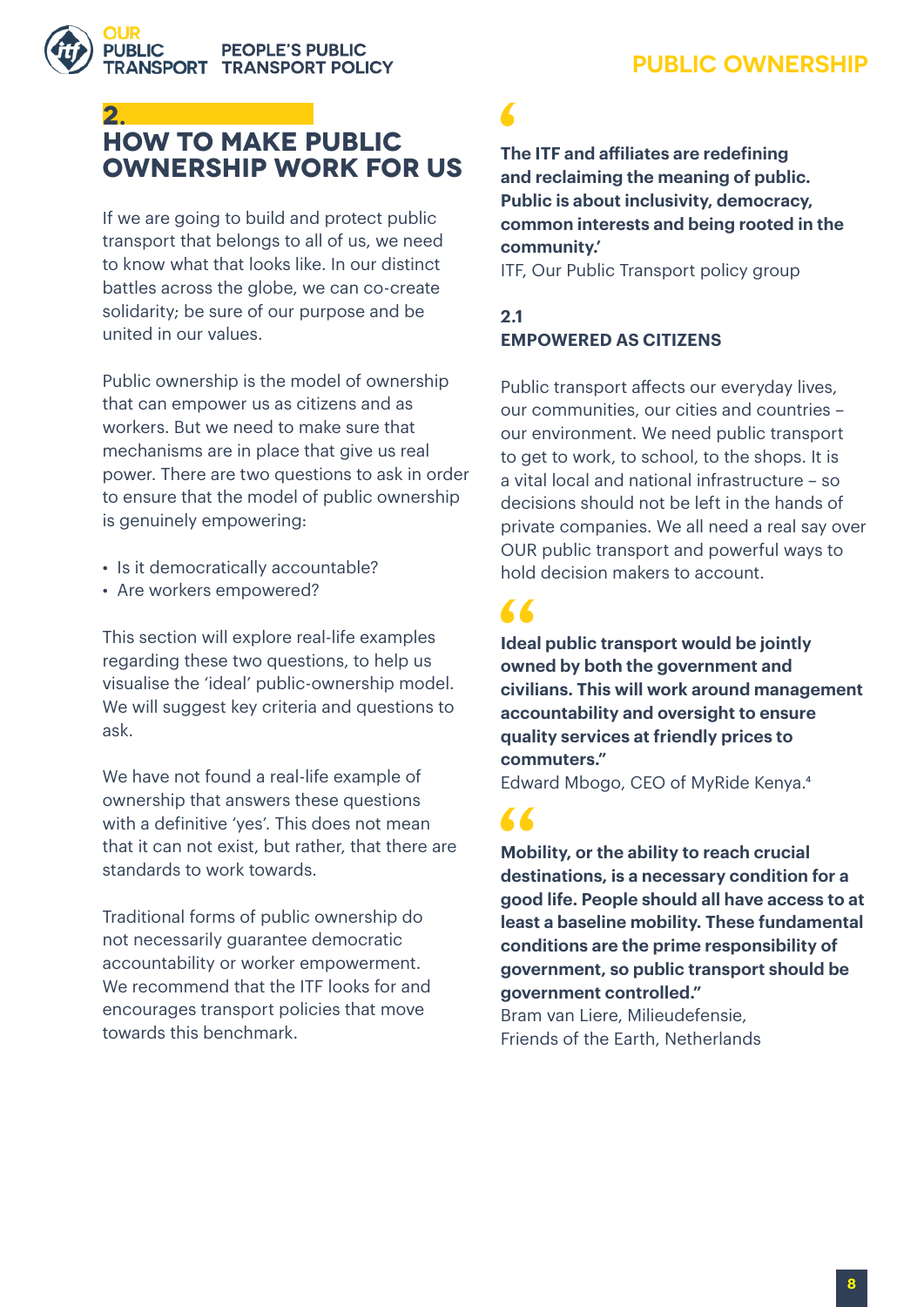

#### **QUESTIONS TO ASK:**

• Do citizens ultimately own the organisation? Or as a second best option, do its users and/ or workers own it?

• Is legislation in place to protect the public nature of the organisation and its assets?

• Is there regular public consultation about the service and how it could be improved?

• Does everyone understand how decisions are made and is the public encouraged to have their say and help shape services by attending AGMs, board, committee, and panel meetings?

• Does the board include representatives from the general public and from user groups?

• Is information about the service (financial and performance data, minutes of meetings) made publicly available?

• Can members of the public easily gain answers to their questions, in person and online?

• If the answers are no – what can we do to change this?

#### **Case study: LONDON, UNITED KINGDOM**

Transport for London runs public transport in London. It holds regular public meetings, which are advertised on its website. In fact, any member of the public can attend most of the board meetings and smaller committee meetings held throughout the year.

Because the elected London Assembly manages the transport system (which includes the metro and buses), residents of London can directly elect the people in charge of their transport system, and hold them to account.

#### **2.2 EMPOWERED AS WORKERS**

Public transport is essential and so are the people who deliver it. Workers represent the frontline, the human face, the heart and soul, the brain and brawn behind our public transport. They should be respected and appreciated for their knowledge, skills, experience and hard work. This entails decent working conditions, union rights and the opportunity to work together with passengers and communities towards service improvements.

When workers feel secure and supported in their jobs and have a sense of pride and responsibility in providing an essential service for their community, the quality of the service improves. This sense of pride and responsibility is difficult to cultivate in a profitoriented privately-owned organisation.

"

**We are in support of public transport, because in our country they want to privatise it. We are working towards another alternative for the transport in our city."**  Alma Teresa Gonzalez, La Alianza de Tranviarios de México

#### **QUESTIONS TO ASK:**

- Do workers have decent pay, rights, terms and conditions?
- Are trained workers valued as an integral part of the service, or is there a trend to replace them with unpaid volunteers?
- Are all workers equally valued and not discriminated against?

• Are women encouraged to ask for promotions and/or pay rises, and to take on managerial or supervisory positions, and supported when they do so?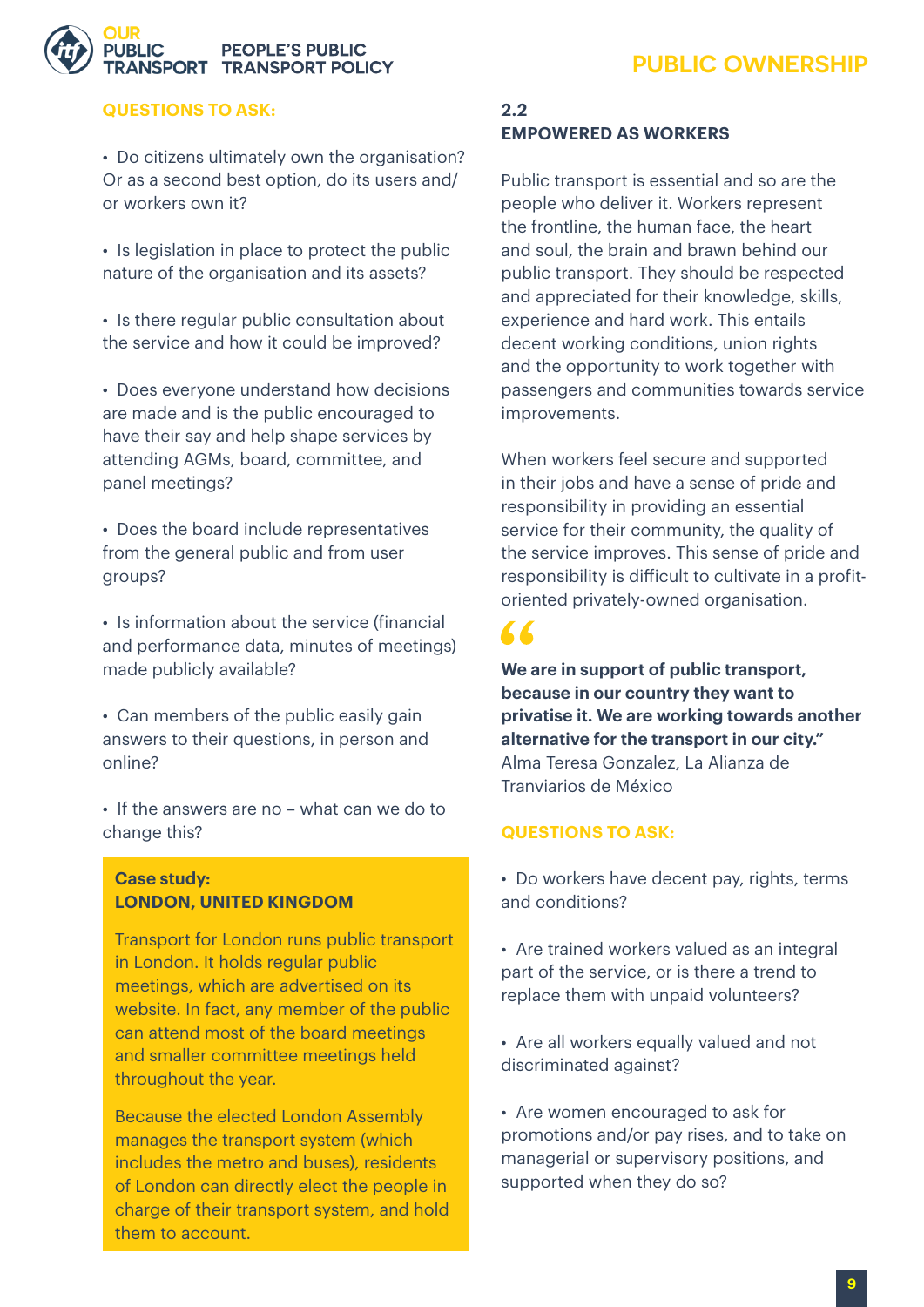#### **PEOPLE'S PUBLIC NSPORT TRANSPORT POLICY**

# **PUBLIC OWNERSHIP**

- Are workers encouraged to share ideas with the board or managers?
- Do workers influence the management culture or elect staff to managerial positions?
- Does the board include worker representatives?
- Do workers feel proud to provide a vital service and act as ambassadors for the organisation?
- Do unions have the opportunity to work with passenger groups?
- Are workers able to join an independent union?
- If the answers are no what can we do to change this?

Our public transport should be publicly owned and the answers to the above questions should ideally be an unequivocal 'yes'. If not, then workers, unions, campaign groups and public transport users must stand together and demand change.

#### **2.3 THE CHALLENGES AHEAD**

The People's Public Transport Policy comes at a time when we face multiple challenges – presenting both opportunities and threats. A number of key social, economic, environmental and political shifts are particularly important at this time. To take our agenda forward, it is crucial that we harness these shifts in order to make our public transport a reality.

#### **A GROWING CONSENSUS THAT PRIVATISATION HAS FAILED**

Although governments continue to embrace austerity and relentless privatisation, the underpinning ideology is starting to crumble as people realise the policies have failed. The majority of the public, globally, believe in public ownership, and left-wing movements are pushing back to encourage this. There is an exciting global trend of remunicipalisation, with cities around the world taking vital services, such as water, waste, energy and transport into public ownership. Research by the Transnational Institute found 835 cases of remunicipalisation across the world in recent years. It is possible that with the right pressure at the right moments, public transport could be brought under the control of citizens and communities.

#### **THE NEED TO TACKLE CLIMATE CHANGE**

As global temperatures rise and increasing climatic chaos becomes a pressing reality, public transport presents a vital solution for the future of our communities on this planet. Good public transport encourages people to leave carbon-heavy cars and aircraft behind. It helps plan liveable, low-carbon cities. And a people's public transport system would create resilient communities, able to play their part in transitioning to a low-carbon economy.

#### $\bullet$  **THE DEMOCRATIC DEFICIT – A LOSS OF CONTROL**

Political nationalism is on the rise in many parts of the world. Arguably, at least some of this is caused by a genuine lack of control over politics and the economy. The concentration of power with multinational corporations means that there is often a real shortage of economic democracy. Bringing fundamental services, like public transport, into public ownership can begin to return greater power and control to the people.

#### **O** THE NEED FOR COMMUNITY

Public transport gets people from A to B but it also provides a physical space where we are together. Whether walking or cycling or taking a bus, public transport connects in a network that brings us into the same, shared space. It can be an antidote to individualism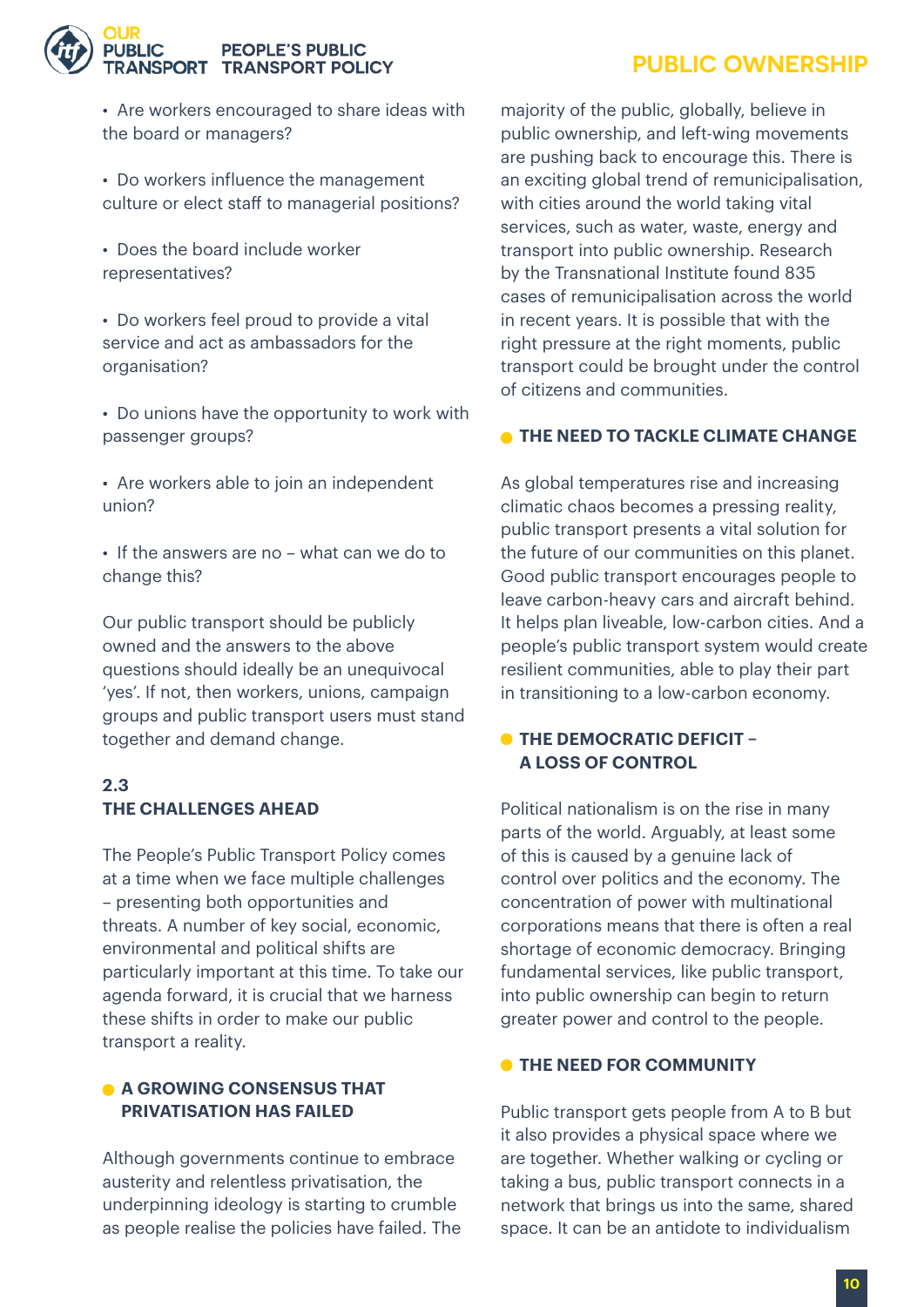#### **PEOPLE'S PUBLIC NSPORT TRANSPORT POLICY**

and loneliness and helps to foster a sense of community. Bringing public transport into public hands can strengthen that connection between people and make sure it is really working for us all.

### **• NEW TECHNOLOGY**

Technology such as automation and smartphones are changing the way we live our lives and get around. While they offer opportunities, it is vital that workers and passengers work in alliance to ensure the technology works on behalf of everyone – not the interests of the corporations who own it. When public transport is viewed as a right and a universal service, it can increase equality and safety for both workers and passengers. A people's public transport system can contribute to a more equal society in terms of jobs and access to work, family, culture and opportunity. Technology must be harnessed towards this greater good for all.

The introduction of new Bus Rapid Transit (BRT) often results in jobs and livelihoods being stripped from informal transport workers who provide transport solutions in the absence of formalised options. However, efforts to protect informal workers' jobs around BRT routes can bring about an end to exploitative working practices while creating decent jobs and clean, green, affordable transport systems.

**Our focus is on the majority; the people who use and work on public transport. This is in contrast to the neo-liberal definition of 'OUR', which focuses on the interest of the minority, and there is complete invisibility of passengers and workers.'** 

ITF, Our Public Transport policy group

## **3. CAMPAIGN STRATEGIES: HOW CAN WE GET THERE?**

While the challenges are manifold and complex, we have created the values and interests under which workers and passengers can unify to build strategic campaigns that win across the world.

**Who holds the power? Public transport decision making is largely informed by market-driven principles and there is an increasing role of private companies in providing public transport services and a lack of governance models. However, there are opportunities to contest these dominant power relations – for example, mobilising for alternatives, negotiating the transition from informal to formal work, organising to defend and strengthen the public transport sector, and ensuring decent jobs in new and existing workplaces.'**

ITF, Our Public Transport policy group

We share a belief in public ownership and if we – ITF-affiliated unions, passenger campaigns and the public – share our strategies, our stories, our knowledge, we can grow stronger together.

#### **QUESTION: As campaigners and organisers, how can we fight back to bring our public transport into public ownership?**

Campaigns are a way of focusing and leveraging our power to achieve the results we want. We might think we have less power – fewer resources or perhaps less political power. But we have other kinds of power. This section is all about the power that we do have and how we can use it. Solidarity is the key.

In our survey:

• 48 percent of you said you had participated in a campaign about public transport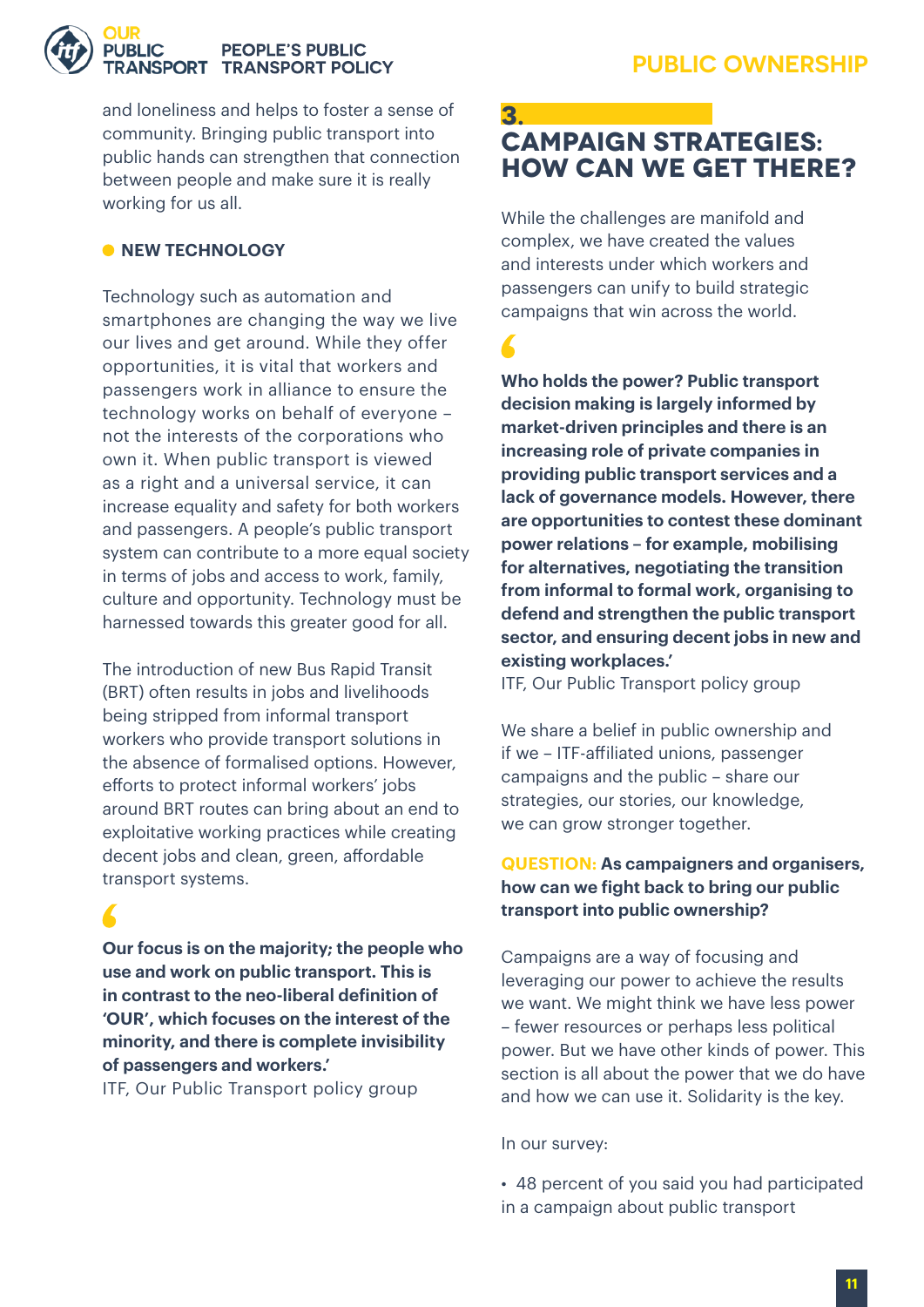

#### **PEOPLE'S PUBLIC RANSPORT TRANSPORT POLICY**

• 78 percent of those who campaigned said it had been a success. This doesn't mean that privatisation was reversed or held back in all of those cases – sometimes success meant that the tactics were executed well and the public was informed of the issues

# $\blacktriangle$

**It's just not good for the private companies to be treating public passengers in such a way. That's why our union has been campaigning for the private system to come back into public hands."** 

Vic Moore, Rail, Tram and Bus Union (RTBU) Victoria, Australia.

Just because we are right does not mean anyone will listen to us. We have to communicate our messages powerfully to achieve victories. We can do this through powerful stories. We can also do this through repeating key ideas. Throughout this section we will be highlighting the **key campaign messages** that have proved themselves in helping to win campaigns. You can adapt these messages to fit your campaign, and use them in campaigning materials, with allies and in the media.

These messages include:

- **privatisation is toxic/privatisation fails**
- **public ownership is cheaper! Without paying shareholder dividends, we can reduce fares and improve services**
- **public ownership is popular! People want it**
- **public ownership is safer! Safety comes before profits**
- **public ownership is greener! It is the future**

## **3.1 THE POWER OF ORGANISING**

# **Key campaign message: Privatisation is toxic/ privatisation fails**

Privatisation has repeatedly been used as a tool to crush union power, for example when the railways were privatised in Japan<sup>5</sup>, making it harder to build a fight back for public ownership. However, unions are attacked precisely because of their huge potential power.

Union organising is the bedrock of many successful campaigns, because so often it works. Unions have the power to mobilise large numbers of people where other organisations can not. A well-organised campaign can become unbeatable.

#### **Case study: KEEP TRANSIT PUBLIC, ATU, CANADA<sup>6</sup>**

'Keep Transit Public' was the Amalgamated Transit Union's (ATU) campaign to stop the privatisation of transport in Ontario, Canada. There had been several attempts to privatise the Toronto Transit Commission (TTC), but members of the ATU Local 113 knew privatisation was not the answer.

They started a campaign to make the idea of privatisation 'radioactive' or toxic and unpopular, gaining support from lots of groups. They had anti-privatisation adverts on TV as well as on the side of TTC vehicles. They created online videos, newspaper ads and flyers. Members attended all the candidate meetings to ask questions, ran a poll to show public support and created a daily contest to raise publicity for the campaign. Over 80 percent of the public were opposed to the privatisation of the TTC and it became the largest public advocacy campaign ever spearheaded by a union in Canada.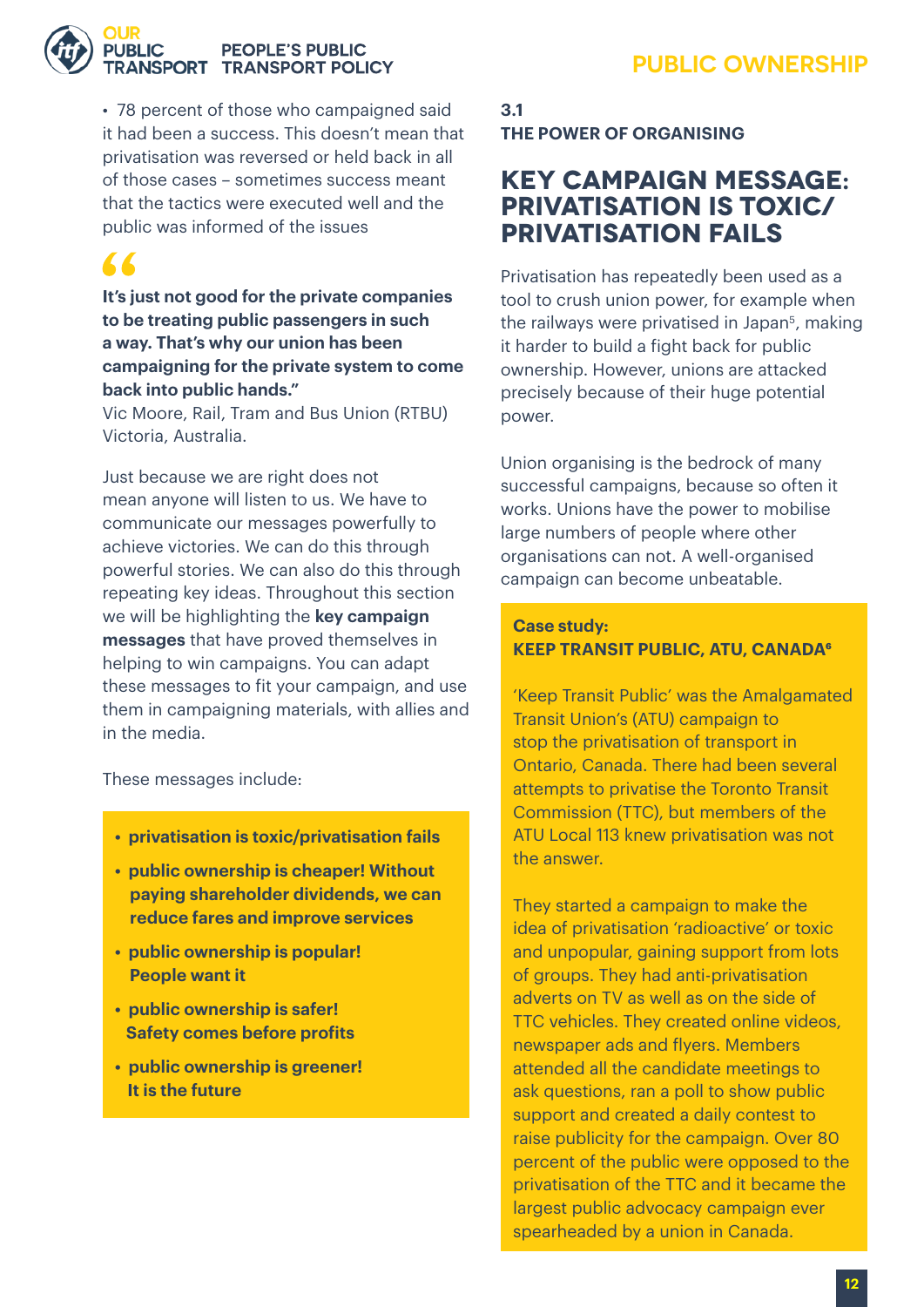

#### **PEOPLE'S PUBLIC** RANSPORT TRANSPORT POLICY

The ATU continues the fight against privatisation with actions taking place in other cities as part of the Keep Transit Public campaign. In 2018, in Hamilton, Ontario, the ATU gathered over 6,000 signatures for a petition and flooded Hamilton city councillors with emails and phone calls. The pressure worked, and it was decided that maintenance on the new light rail line would not be privatised and would continue to be carried out by the existing public operator.

#### **Case study: JUST TRANSITION FOR JEEPNEY DRIVERS MANILA, PHILIPPINES**

In Manila, the jeepney bus phase out or Public Utility Vehicle Modernisation Programme (PUVMP) is opposed by unions because, as they argue the programme's only purpose is to bring private corporations into public transport[.7](#page-22-0) The PUVMP was launched in the Philippines in 2017 and calls for the phasing out of jeepneys, buses and other Public Utility Vehicles (PUVs) that are at least 15 years old. The intention is to replace them with safer, more comfortable and more environmentally friendly alternatives.

However, while credit loans are available for organisations or franchises that wish to buy more modern vehicles, they are not available to individual drivers. This exclusion of small-scale, microentrepreneurs is one of the reasons the program has been labelled 'anti-poor'.

In its current form, the programme will take power away from drivers and give it to larger groups, encouraging private companies with capital to buy multiple modern jeepneys and run them as a franchise. Profit will become the only motive for providing the service. Microentrepreneurs will be discouraged from managing their own assets.

The [National Confederation of Transport](http://www.apl.org.ph/)  [Workers' Union \(NCTU\)](http://www.apl.org.ph/), an ITF affiliate, is campaigning for a just transition to the new vehicles, where all drivers have the chance to maintain their livelihoods. The campaign calls for a guaranteed right to work, and compensation and retraining for those workers who choose to leave the sector. The positive environmental impact of the modernisation, in terms of congestion and carbon emissions, is not denied by the campaign. Rather, it focuses on the rights and needs of workers to make that transition fairly.

This modernisation plan can also be seen as an opportunity to demand a collectively and publicly-owned urban transport system through the setting up of transport co-operatives. Co-operatives would empower jeepney drivers to earn individual livelihoods while also supporting each other and compete with private transport providers.

#### **3.2 THE POWER OF ALLIANCE BUILDING**

Working with the public and passengers makes us even stronger, because it:

• gives broader legitimacy and resilience to our movement, ensuring that we cannot be accused of 'producer interest' or being self-serving. When we are working for the common interest, we are more likely to be listened to by politicians, the media and the wider public

• taps into the existing strong sentiment against privatisation and for public ownership

• builds a stronger army of people to take action in whatever way is required – demos, petitions, lobbying, social media. With our movements joined up, we can plug skills gaps too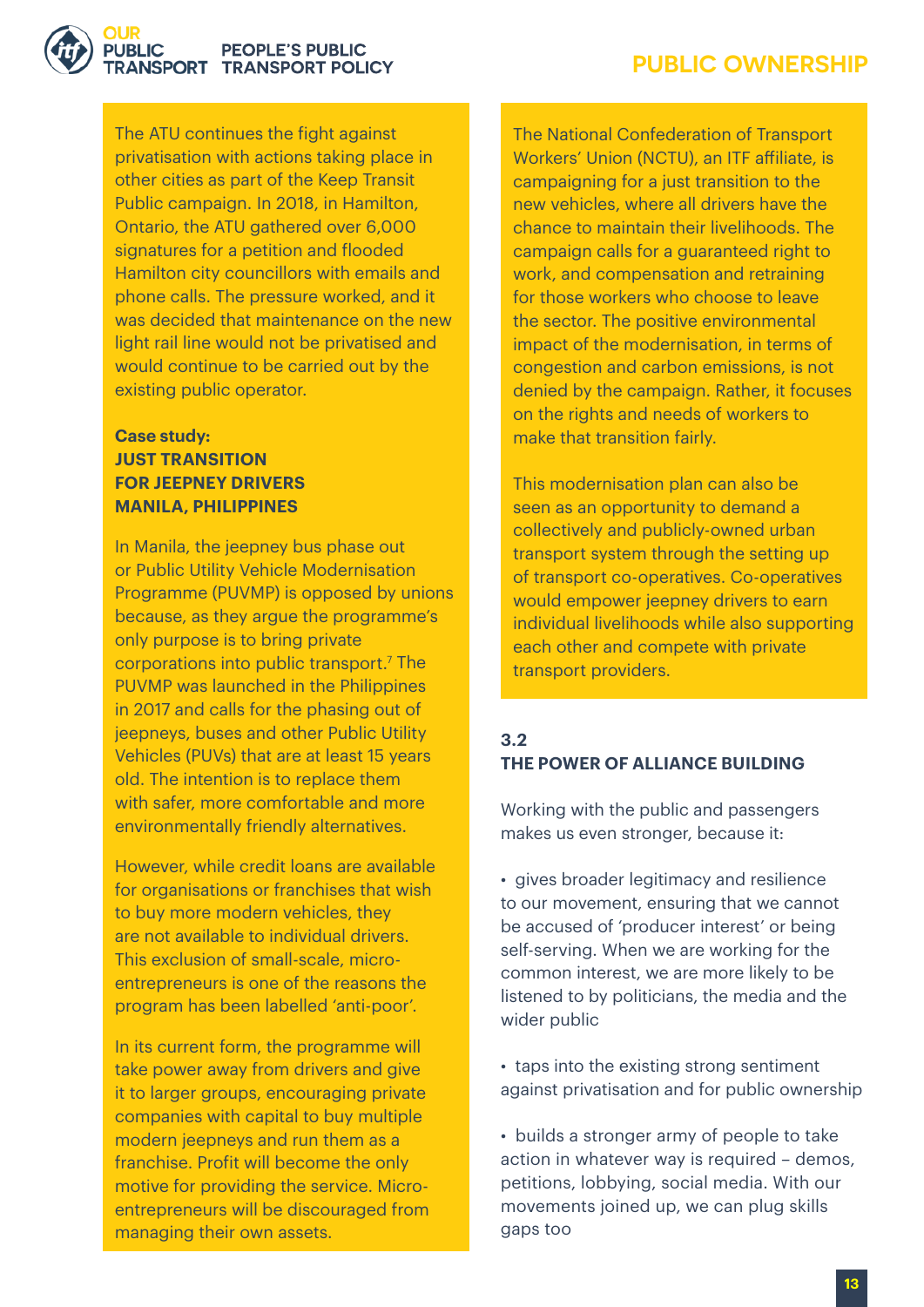

#### **PEOPLE'S PUBLIC NSPORT TRANSPORT POLICY**

**Organising passengers – we need to become relevant in communities especially with key issues like climate change, safety etc. Unions are often perceived to be selfish by only focusing on the narrow interests of their members. We should see ourselves as leading and building a public transport social movement.'**

ITF, Our Public Transport policy group

Alliance building can happen with passengers, environmentalists and taxpayers.

In this section we will explore alliances made by ITF-affiliated unions in previous campaigns. These campaigns were not all for public ownership, but the strategies and tactics they used could be applied to campaigns for public ownership as well.

**NB:** You can find more materials on alliance building in the resources section of the People's Public Transport Policy.

#### **WITH PASSENGERS**

Passengers (or riders) have a clear interest in better public transport. It makes sense for unions and passenger groups to work in partnership for public ownership that will benefit them both. Many user groups want more say over services, whether they are private or public – this drive for more control can increase the power of our alliance.

#### **Case study: 'AMERICANS FOR TRANSIT', USA<sup>8</sup>**

The Amalgamated Transit Union (ATU), USA saw the need for community organising in response to the public transport crisis. The ATU, along with Good Jobs First, launched **Americans for Transit** (A4T) a non-profit organisation, which aims to create, strengthen and unite grassroots passenger groups.

# $\overline{11}$

**Transit is a major social justice issue of our day. Ridership is the highest in decades, but riders have suffered the worst wave of fare hikes and service cuts in post-war history. These are tax hikes imposed on the working poor, plain and simple. Americans need better, affordable transit services. The ATU and Americans for Transit will work to make that happen by organizing more riders, workers and advocates to fight for public transit."** 

Larry Hanley, ATU International president and chair of the A4T board

A4T organises community-labour 'boot camps'; training grassroots groups and local union leaders how to organise passengers. They have also produced [Transit Rider Organizing: A How-To](http://www.goodjobsfirst.org/sites/default/files/docs/pdf/transitmanual.pdf)  [Manual,](http://www.goodjobsfirst.org/sites/default/files/docs/pdf/transitmanual.pdf) which compiles eight case studies of winning campaigns, catalogues best practices, and provides a national directory of grassroots passenger groups.

A4T addresses transport as an equity and social justice issue; everyone has the right to equal access to public transport. They organise activities on Transit Equity Day on 4 February (to honour Rosa Parks' birthday). In 2018, people took action in dozens of cities across the USA demanding that local, state and federal governments make public transport accessible and affordable to all, create good jobs by expanding public transit systems, and protect health and climate by using renewable energy to power buses and trains.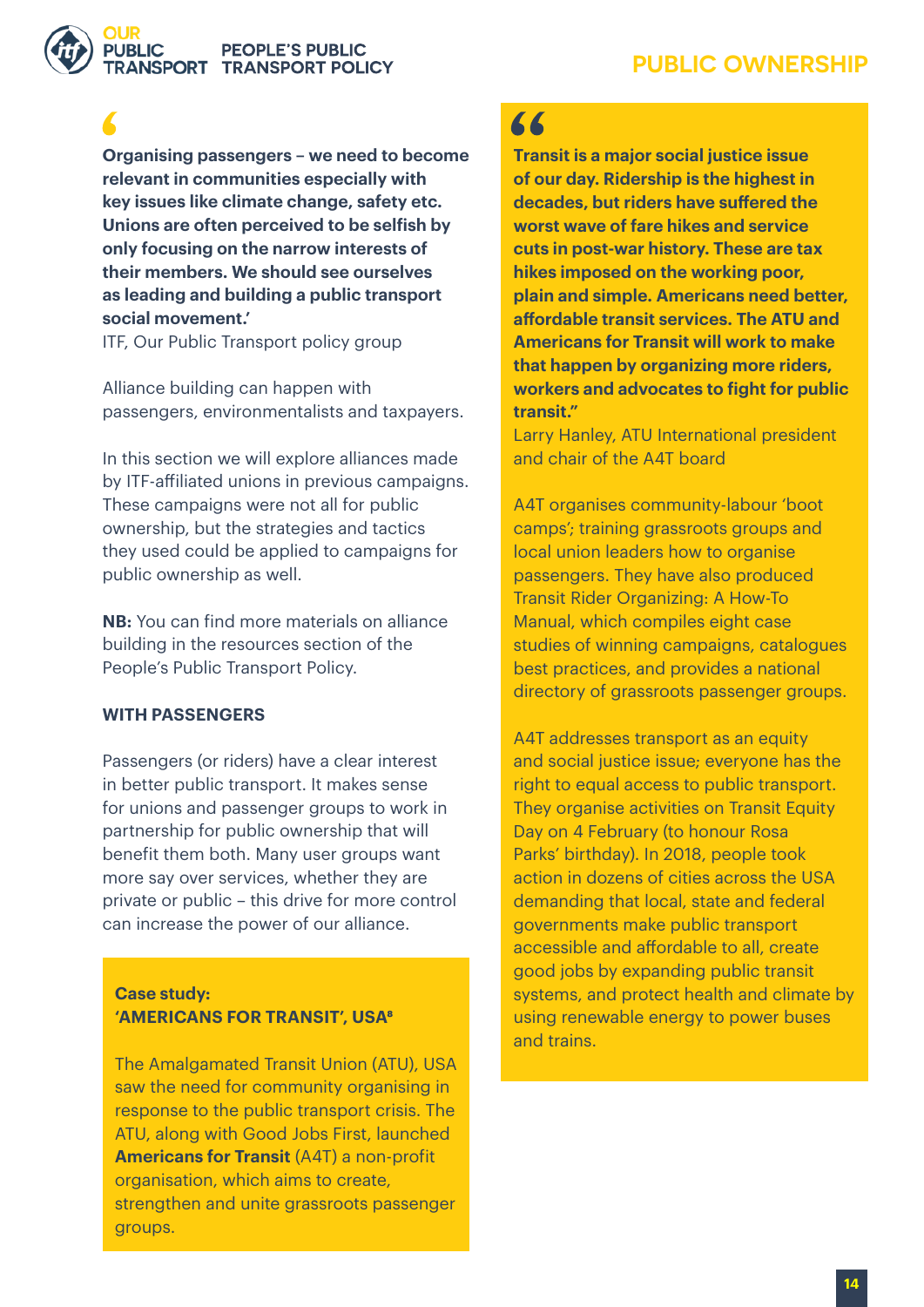

**WITH A BROAD COALITION**

# **Key campaign message: public ownership is cheaper! Without paying shareholder dividends, we can reduce fares**

Passengers are not the only group of people that unions can work with. There is a wide range of groups that benefit from public transport that puts people before profit. These can include faith groups, environmental groups, disability rights groups, the business community, community campaigners and NGOs.

# $\sqrt{2}$

**We are always circulating group sign-on letters, always going to group meetings. You really can't win anything important unless you do it in coalition, acknowledging that it is always challenging to achieve consensus even in like-minded groups."**  Gene Russianoff, staff attorney, [New York Public Interest Research Group](https://www.nypirg.org/)  (NYPRIG) Straphangers Campaign, New York City, USA

# $\blacktriangle$

**It worked well that people were hearing from someone whom they felt connected to, someone they saw in church or met at a fish fry. People are much less likely to hang up on you when you call from their church!"**  Katie Jansen Larson, director of Metropolitan Congregations United during its successful campaign for transit funding in St Louis, US. The campaign brought together Citizens for Modern Transit with a broader coalition of workers groups, universities, faith groups, disability rights activists and other transit advocates.

#### **Case study: SOUTH KOREA**

In South Korea, railway privatisation was first put on the agenda following the 1997 financial crisis. At first, the public, which had a general distrust of stateowned enterprises, was supportive of the government's policy.

However, years of campaigning by the Korean Railway Workers' Union (KRWU), other trade unions and civil society allies has made the public aware of the dangers of privatisation and led to a change in attitude.

In 2013, the push for privatisation was back. In its struggle against the government's privatisation plan, the KRWU gathered one million signatures on an anti-privatisation petition online. The public strongly supported the union's campaign. Individual union members used their own social media to act as 'informal spokespeople' for the union's message against privatisation.

KRWU members called a strike for 23 days in 2013 against the government's plan. The strike ended with an agreement to form a body to discuss future rail policy in the National Assembly. It did not stop the first phase of privatisation; the establishment of a separate operator for high-speed rail. However, it did receive such broad public support that it was impossible for the government to pursue any further restructuring.

Prior to the strike the union spent a year preparing; educating member and also building a coalition of over 1,000 community, political, social justice, environmental and democracy organisations that operated both at the national and local level. As the result of the strike, rail policy was a major issue in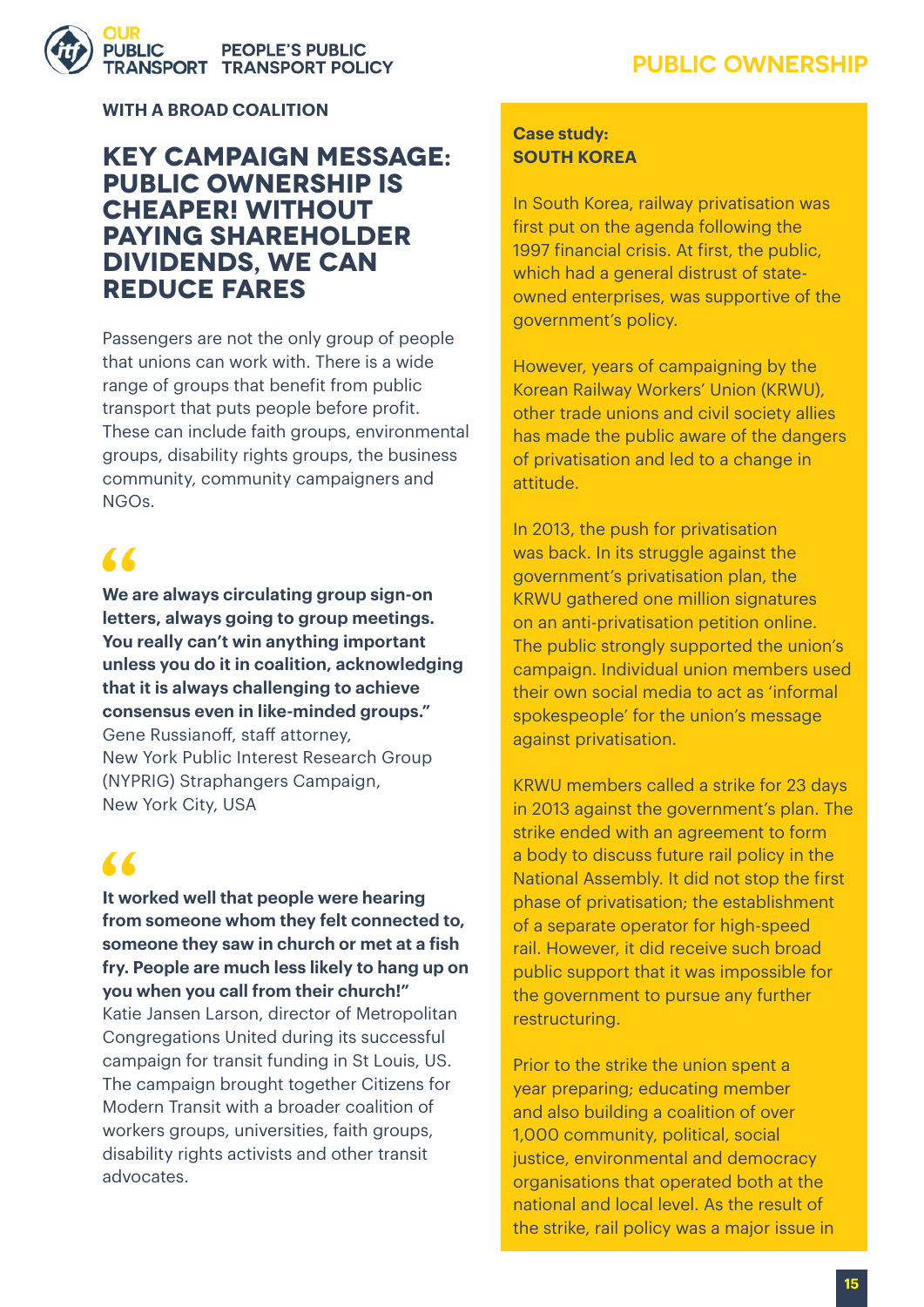

#### **PEOPLE'S PUBLIC RANSPORT TRANSPORT POLICY**

the following presidential elections, during which even the conservative candidate could not openly support privatisation due to public opposition. Since this time, the government has effectively given up privatisation of long-distance rail and there is now a move towards reintegration of high-speed rail infrastructure and operations.

#### **Case study: GET GLASGOW MOVING CAMPAIGN, GLASGOW, UK**

The campaign Get Glasgow Moving was started by Ellie Harrison: Glasgow resident and a founder of Bring Back British Rail (that campaigns for the UK rail system to return to public ownership). Most people in Glasgow rely on public transport to get around (only 49 percent of households have cars), yet its public transport system is 'a total mess'[.9](#page-22-0) The campaign aims to deliver 'a world-class, fully-integrated & accessible, publicly-owned, public transport network for everyone in our city.'[10](#page-22-0) While Edinburgh's buses are publicly owned, Glasgow's are run by First Bus, a company that has raised fares and profited from the rise.

Get Glasgow Moving wants the transport minister to make it possible for Glasgow to have a publicly-owned bus company. Get Glasgow Moving has worked with Friends of the Earth and Unite the union to increase the power of its campaign.

The campaign's efforts have resulted in a government consultation proposing that Local Transport Authorities be given the power to take buses into public ownership.

# $\overline{11}$

**We want a newly enhanced 'Transport for Glasgow' to be granted the powers necessary to run its own bus company, a new 'Strathclyde Buses'. This bus company should be part-owned by Glasgow City Council and the surrounding councils, which presently make up Strathclyde Partnership for Transport and, most importantly, constituted so that all its profits are reinvested in expanding the region's public transport network, improving reliability and reducing fares.'**  Get Glasgow Moving

#### **WITH THE PUBLIC**

# **Key campaign message: public ownership is popular. People want it.**

Globally, since the 1980s privatisation has created havoc in the lives of workers and passengers as governments have embraced policies of outsourcing and selling off public transport.

Over that time, however, it has become clear that these policies have failed. The public – taxpaying voters – are realising we could do things differently. The evidence clearly indicates that privatisation is not more efficient, in woeful contrast to the dogma that continues to surround it. In fact, it costs more – because we must pay for shareholder dividends, the higher cost of borrowing and the costs of regulating an artificial market.

Public ownership is popular, because it meets vital needs, is cheaper, can be made to ensure transparency and offers more choice. The rise of public opinion for public ownership makes it easier to galvanise support for campaigns against privatisation.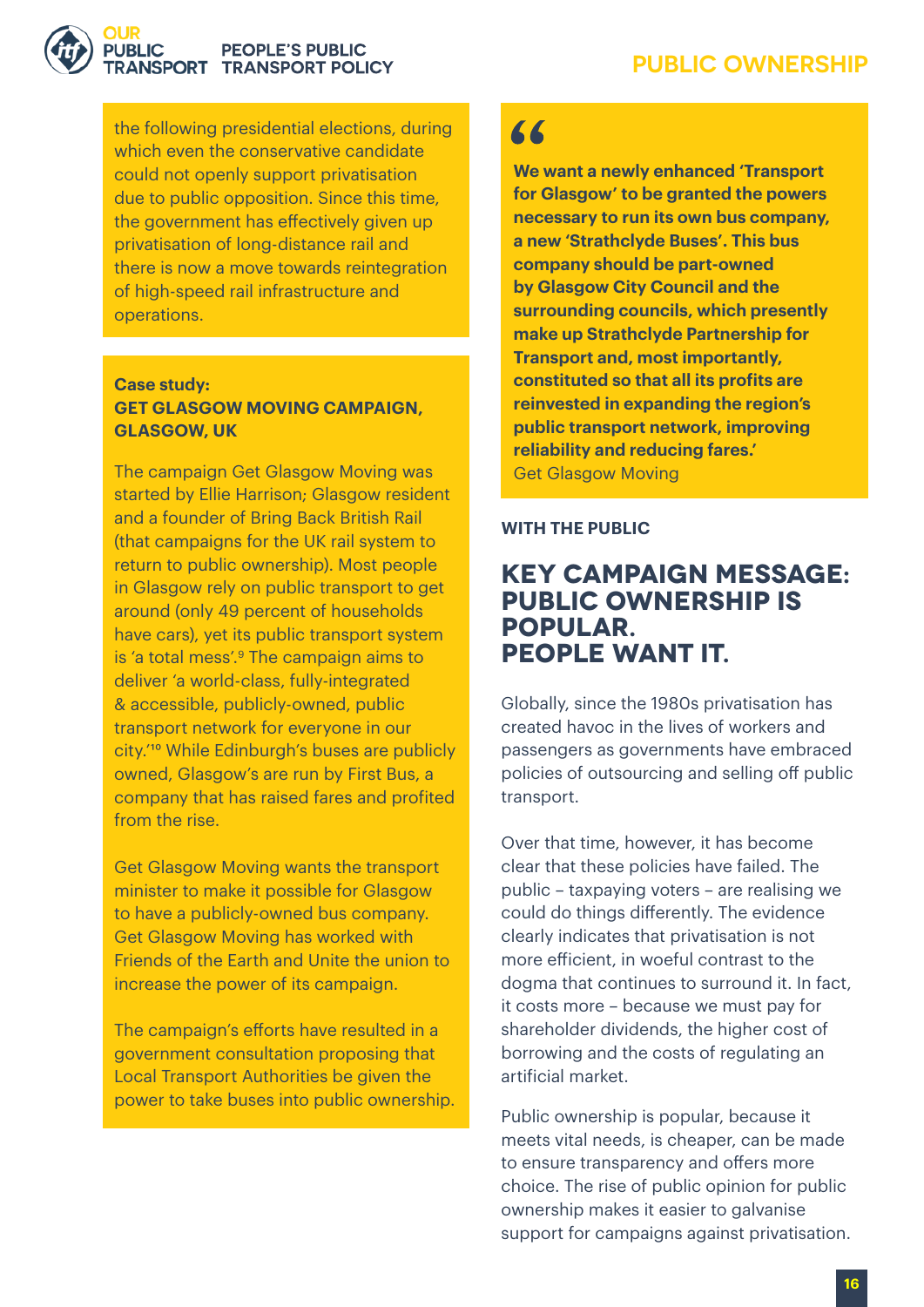<span id="page-19-0"></span>

#### **PEOPLE'S PUBLIC RANSPORT TRANSPORT POLICY**

Additionally, politicians are willing to promote it because of the public's support for it.

# $\sqrt{2}$

I

**It is striking that, given the near universal political consensus in favour of neoliberalism, and particularly privatisation, that the public has never embraced this idea. Indeed, far from becoming accustomed to privatisation, voters have become more resolutely hostile, as numerous Australian governments have found to their cost… Rather than allaying concerns, familiarity with privatisation has bred contempt in the electorate. Public views on privatisation are firmly negative and consistently so."** John Quiggin, economist, University of Queensland, 2018<sup>11</sup>

 **Case study: CAMPAIGN FOR A PUBLICLY-OWNED RAILWAY, WE OWN IT, UK**

# **Key campaign message: public ownership is safer! Safety comes before profits.**

Privatisation is highly unpopular in the UK and 76 percent of people want the railway to be publicly owned. When British Rail was privatised in 1994, Railtrack was created to run the infrastructure. It was a failure – profits seemed to come before safety and three fatal crashes on the network left the public horrified. In 2002, Railtrack was replaced with the publicly owned Network Rail. Yet by November 2015, the government's Shaw report was looking at options for Network Rail that included 'full privatisation' of the government-owned company. We Own It and other campaign groups took action. We Own It's polling on Network Rail showed that passengers and the public did not want it to be re-privatised. Fears about safety resurfaced.

Working with other rail campaigners and unions, We Own It organised actions at stations in London, Glasgow, Bristol and Birmingham, collected petition signatures and garnered media coverage. Thousands of supporters responded to the government's consultation over Christmas 2015 – which was promoted with a light-hearted video. The final report shows the government got the message loud and clear. We won! Although the government continues to push Network Rail to sell off railway assets, the company itself is staying public. We Own It is now campaigning for the East Coast line to be brought into public ownership; it has failed three times in private ownership but was highly successful in public hands from 2009 to 2015.

**The report team has dismissed privatisation of the whole company … The report team is not recommending the introduction of private sector capital at the whole company level, recognising that, for the foreseeable future, Network Rail ownership will remain in the public sector.'** 

'The Shaw report: The future shape and financing of Network Rail', March 2016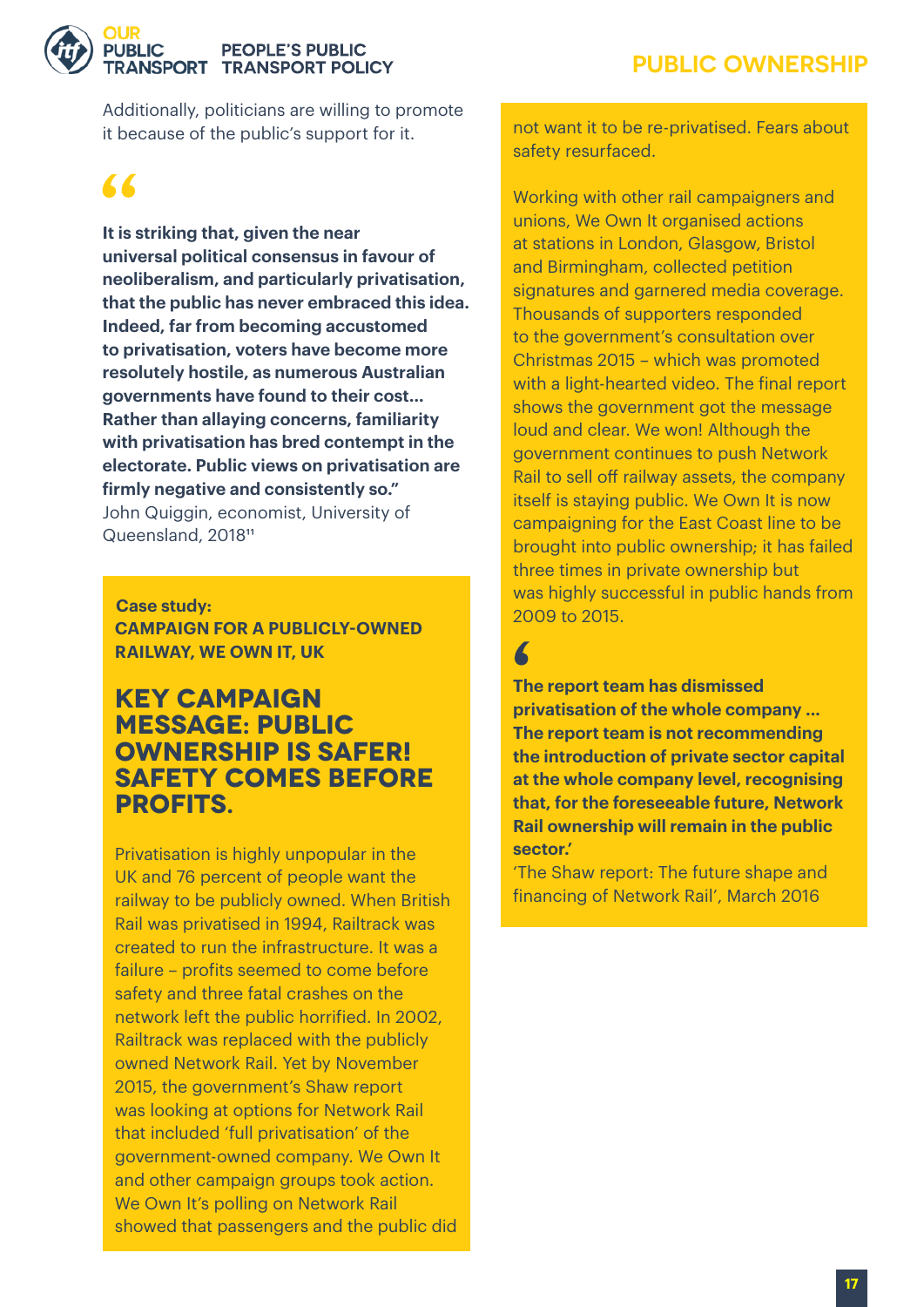# **PEOPLE'S PUBLIC INSPORT TRANSPORT POLICY**

**PUBLIC OWNERSHIP**

**WITH THE PLANET, FOR THE FUTURE**

# **Key campaign message: public ownership IS GREENER. IT IS THE future.**

#### **Case study: NEW ZEALAND**

Privatisation of the railway in New Zealand happened in 1993 with much fanfare. By 2008, the government had decided to bring it back into public ownership so that a modern, low-carbon, sustainable transport network could be built. Prime minister Helen Clark said rail was a "central part of 21st century economic infrastructure."

The failures of rail privatisation were becoming clear by the mid-2000s and public opinion indicated concerns about private greed. Citizens realised that they paid for the profits of the private companies, while, many felt, the railways were being run into the ground. Privatisation had not been efficient – finance minister Michael Cullen described it as 'a painful lesson' for the country. New Zealand's railway today may not be perfect but the fact that it is government owned is an exciting step in the right direction.

# 66

**By bringing our rail system back into public ownership – following the buyback of the tracks four years ago – we will spare future generations from subsidising a private rail operator and will be able to create an integrated, sustainable transport system."** 

Finance minister Dr Michael Cullen

# 66

**By making a stand for progressive common sense, New Zealand has at least helped break the spell that privatisation is somehow the natural order of things in the modern world."**  Seumas Milne, 2008[12](#page-19-0)

#### **3.3 CAMPAIGNING RESOURCES**

We would recommend the following resources.

#### **For learning more about campaign strategy and planning:**

• ITF manual 'Developing strategic campaigns': [http://](http://admin.itfglobal.org/en/cross-sectoral-work/education/in-focus/developing-strategic-campaigns/) [admin.itfglobal.org/en/cross-sectoral-work/education/](http://admin.itfglobal.org/en/cross-sectoral-work/education/in-focus/developing-strategic-campaigns/) [in-focus/developing-strategic-campaigns/](http://admin.itfglobal.org/en/cross-sectoral-work/education/in-focus/developing-strategic-campaigns/)

• Organizing Transit Riders: A How-To Manual: [http://](http://www.goodjobsfirst.org/sites/default/files/docs/pdf/transitmanual.pdf) [www.goodjobsfirst.org/sites/default/files/docs/pdf/](http://www.goodjobsfirst.org/sites/default/files/docs/pdf/transitmanual.pdf) [transitmanual.pdf](http://www.goodjobsfirst.org/sites/default/files/docs/pdf/transitmanual.pdf)

• Chris Rose campaign strategy website - the 12 guidelines for campaigning: [http://www.campaignstrategy.](http://www.campaignstrategy.org/twelve_guidelines.php?pg=intro) [org/twelve\\_guidelines.php?pg=intro](http://www.campaignstrategy.org/twelve_guidelines.php?pg=intro)

• New Economy Organisers Network (NEON) campaigning resources: [http://neweconomyorganisers.org/](http://neweconomyorganisers.org/resources/) [resources/](http://neweconomyorganisers.org/resources/)

#### **For learning more about privatisation:**

- We Own It: <https://weownit.org.uk/>
- Reclaiming Public Services report, Transnational Institute: [https://www.tni.org/en/publication/reclaim](https://www.tni.org/en/publication/reclaiming-public-services)[ing-public-services](https://www.tni.org/en/publication/reclaiming-public-services)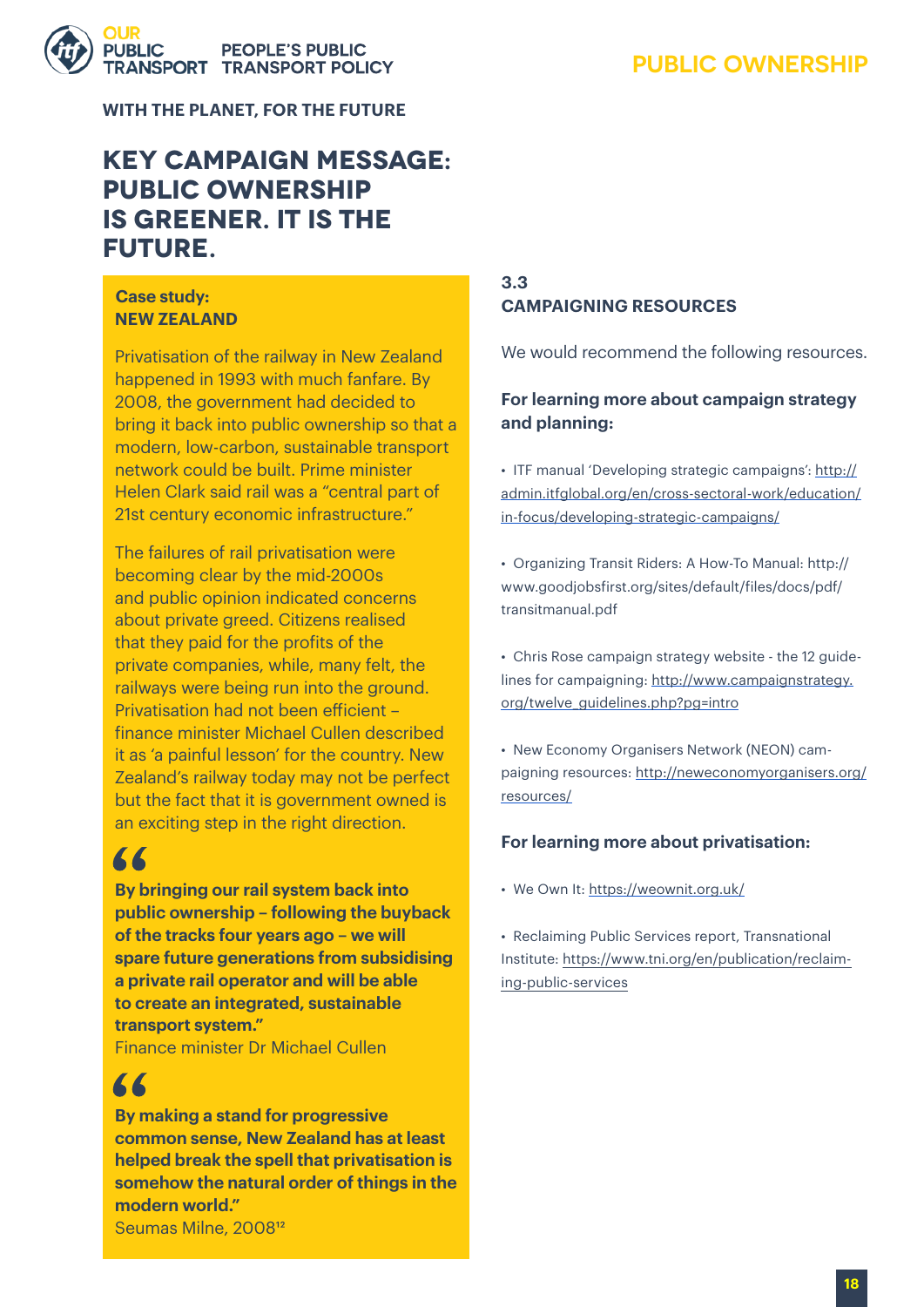



This is what the future looks like …

Public transport belongs to you, me, and the whole community. The government, on behalf of all citizens, owns it.

Legislation protects our public transport organisations and assets for the benefit of everyone. Companies delivering public transport have managerial freedom – they are arm's length from the government, but owned by government. All boards include members of the general public, representatives of user groups, workers and experts.

Surplus income is reinvested into better services; people come before profit. Public transport runs late into the evenings and at weekends so you can rely on it. Services are frequent, reliable and extensive – reaching beyond cities into rural areas. Ticketing is affordable and easy – you have a smartcard that tracks the journeys you make and costs are kept low or are free.

That is why everyone uses public transport – young and old, commuters and students, parents and grandparents, disabled people and so on. It is a public space as well as a public service, providing community and a sense of solidarity.

The ideal urban public transport system is run as a network. Wherever you live, you are part of it and taking public transport is easy. You know you can leave your front door and get around the city without hassle, make the journeys you need to make to visit friends and family, go shopping or go to work. There is a seamless transition from your house to taxi to bus, from cycle to train. The timetable and the physical infrastructure are integrated.

Walking and cycling are encouraged, and for those with mobility issues, there is a flexible taxi-bus service that coordinates with the

rest of public transport. Transport staff help older and disabled people to manage journey transitions, ensures accessibility and keep an eye on everyone's safety. This public transport system puts people first and cares for its diverse passenger groups.

You can leave your car at home or decide not to own one at all. Ideally, your city is car free, and public transport is as clean and green as possible, reducing carbon emissions and addressing the needs of our planet.

Every month, you are invited to a public meeting where you can share concerns you have about the public transport system or ideas you have for improving it. Some people in the community spend more time making sure the services meet people's needs but everyone has the chance to be actively involved in the conversation. There are regular public consultations about improving the service – in person as well as online. All the information you need – financial data, performance data, answers to your questions – is online.

Drivers and staff – of taxis, buses, metros, trams, trains – are paid properly, treated fairly, and highly valued whatever their background or gender. When they have suggestions for improvements to services, they are listened to. When technology changes, they are actively involved in the discussion of when, how and where it should be adopted. Staff and passengers work together to make services better. Management seeks out the views and ideas of the staff on the frontline as well as analysing the statistics and feedback from passengers to improve the system.

It is your environment, your community, your city, your streets and the public transport is yours too. You feel proud to use it; proud to work for it; proud to be part of it.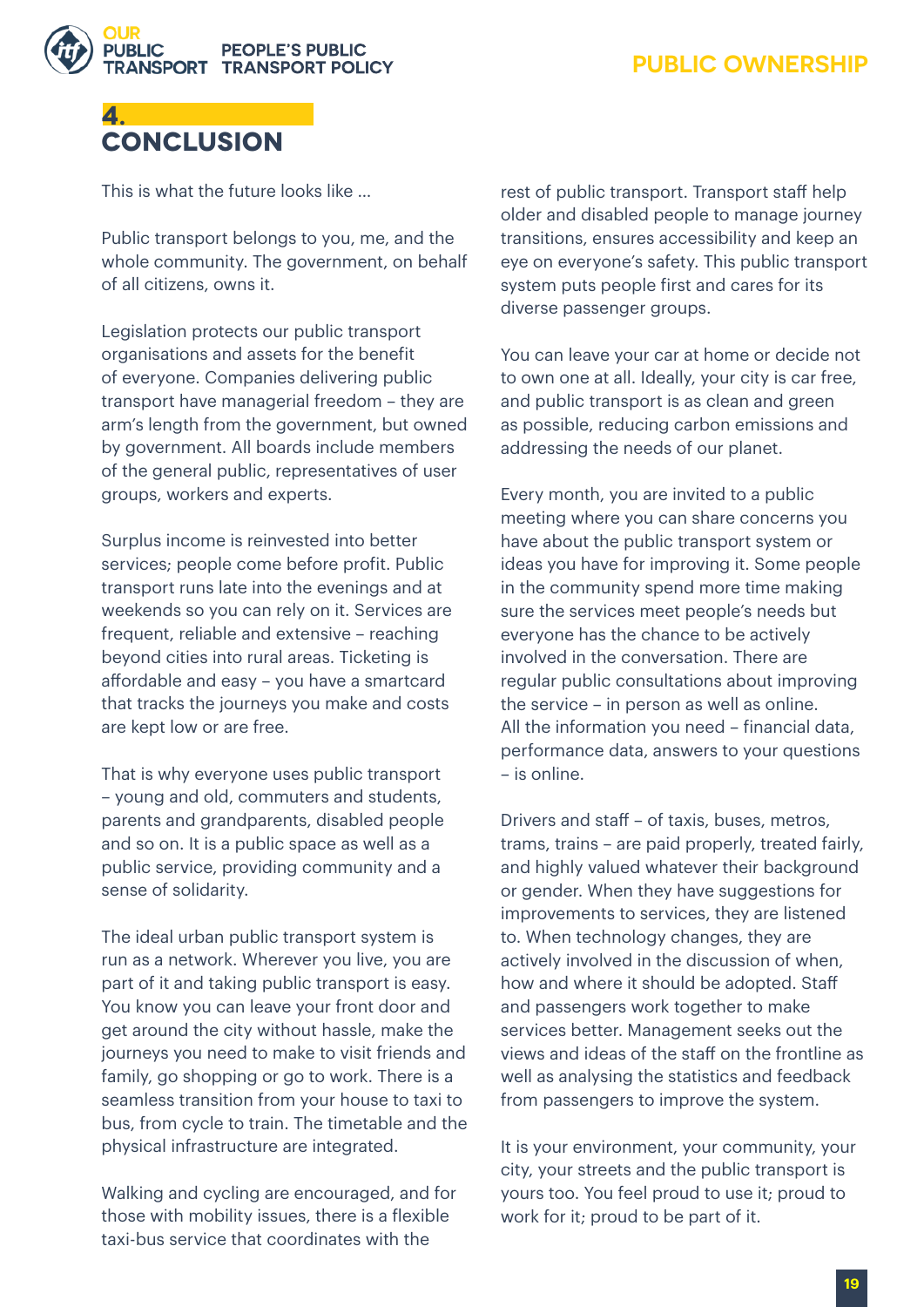<span id="page-22-0"></span>

# **References**

- 1 https://weownit.org.uk/blog/help-create-manifesto-public-transport-across-world
- 2 https://www.li.com/activities/publications/public-opinion-in-the-post-brexit-era-economic-attitudes-in modern-britain
- 3 http://www.transportforqualityoflife.com/u/files/160314\_Building\_a\_World-class\_Bus\_System\_ extended%20summary%20report\_FINAL4\_for\_web.pdf
- 4 http://www.myride.co.ke/myride/
- 5 http://www.christianwolmar.co.uk/2003/09/rail-470-unlike-the-uk-the-sun-is-rising-on-japans privatisation/
- 6 https://www.keeptransitpublic.ca/
- 7 NCTU congress paper
- 8 https://www.americansfortransit.org
- 9 http://www.getglasgowmoving.org/
- 10 http://www.getglasgowmoving.org/
- 11 https://www.theguardian.com/commentisfree/2018/jan/29/privatisation-is-deeply-unpopular-with voters-heres-how-to-end-it
- 12 https://www.theguardian.com/commentisfree/2008/jul/03/newzealand.transport